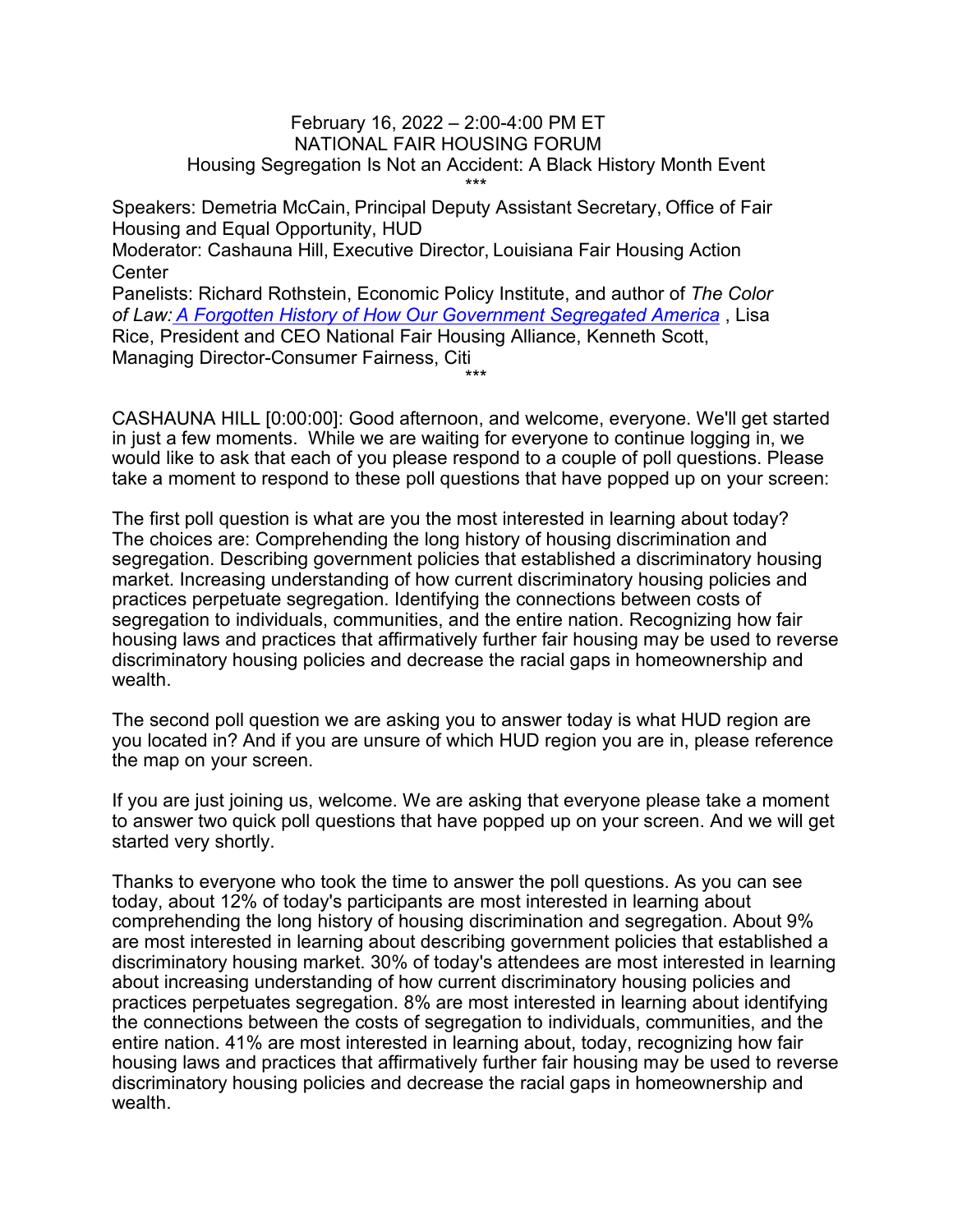We'll move on to a little recap of where everyone is located today. 11% of today's attendees are located in HUD Region 1. 8% of you are located in HUD Region 2. 17% of you are located in HUD Region 3. 21% are located in HUD Region 4. 15% are located in HUD Region 5. 9% are located in HUD Region 6. 5% located in HUD Region 7. 2% located in HUD Region 8. 8% are located in HUD Region 9. And 4% of our attendees are located in HUD Region 10.

Thank you all again for joining us today. We are looking forward to a very exciting conversation. I would like to welcome you all to the National Fair Housing Training Academy National Fair Housing Forum titled housing segregation is not an accident: A Black History Month Event.

My name is Cashauna Hill, and I am the Executive Director of the Louisiana Fair Housing Action Center, where I lead a team working to end discriminatory housing policies and practices across the State of Louisiana.

As always, I am honored to have been invited by HUD to serve as is the moderator of this conversation. Please note that today's forum features information and examples that represent the experiences of the speakers. The comments do not necessarily reflect the policies of HUD.

Before we get started, let's review some technical tips and instructions regarding today's event. TJ, over to you.

TJ WINFIELD [0:00:53]: Thanks, Cashauna. If any of you have technical difficulties with audio or video, we recommend that you first sign out of the webinar and then sign in. If you are still having trouble after that, you can request help in the Q&A box located on the Zoom panel section at the bottom of your screen. Or you can send an email to NFHTA@Cloudburstgroup.com. We encourage you to ask questions. You can enter your questions at any time by selecting the same Q&A button on your Zoom screen, but please note that due to time constraints, we might not be able to answer every question today.

The webinar is scheduled for two hours and is being recorded. The recording and the transcript will be made available on the NFHTA website on HUD Exchange, along with resources to supplement today's conversation.

Back to you, Cashauna.

CASHAUNA HILL [0:01:44]: Thank you, TJ.

I'll now introduce Demetria McCain, Principal Deputy Assistant Secretary of HUD's Office of Fair Housing and Equal Opportunity. Demetria is very well known across the fair housing community, as she has long been a champion of the movement. Demetria, it is great to have you join us today.

DEMETRIA McCAIN [0:02:06]: Thank you. Thank you so much, Cashauna. Thank you. Good to be with friends once again. I am excited to join you again for today's NFHTA Forum, occurring this time in a month when we should all challenge ourselves to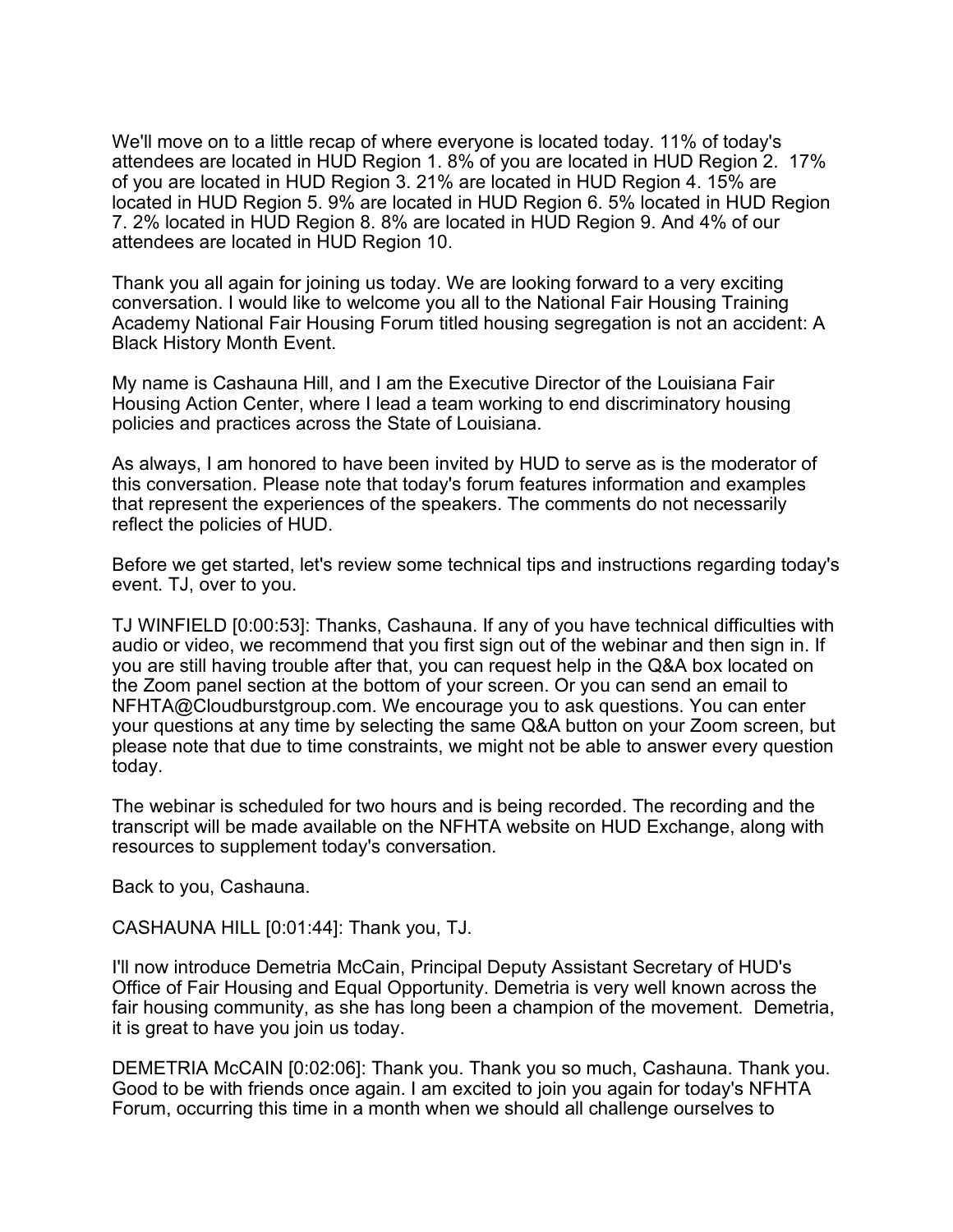understand the significant contributions that really have amplified and celebrated during Black History Month and beyond Black History Month; right? Because it's pretty much the shortest month of the year.

As the Secretary said earlier this month, our history is a long and often arduous journey. Simultaneously, our history is also filled with great triumphs. So, let's take a moment to observe these historic successes and how the fabric of our nation is enriched for all people because of pioneers who dared to dream and did not quit.

Just as important, let's not forget how Black communities have inspired us to never stop marching, never stop reaching, and never stop achieving along our collective journey, despite challenging times.

The unwavering commitment of civil rights leaders, the community of people who were willing to follow the call to action and justice should encourage us. Now, as we assemble today, I ask you to commit to understanding this very history. I ask you to commit to building our cultural competencies regarding the experiences of marginalized communities in this nation. And starting in February, with the Black History Experience, couldn't be more fitting. So, I challenge you to recognize also your own biases. Myself included. We all have them. This will serve you and the fair housing movement very well, as together we combat inequities in systems that, by design, mind you, have led to significant gaps in opportunities for far, far too many.

Now, today we have a dynamic panel of speakers to get us started. We've got Lisa, Richard, Ken. Thank you for joining us today, you three, for sharing your expertise with us and imparting wisdom. We are hungry for it. Secretary Fletcher and I are encouraged by this unprecedented attention that this administration has on focusing on fair housing. So, we are excited about this, and today is part of that excitement.

Days after the President was sworn in, he issued a memo to HUD Secretary declaring that diverse and inclusive communities strengthen our democracy. And he went on. He went on to say and outline our nation's history of struggling towards this ideal. You'll hear some of that history today. And more specifically, as my friend, Richard Rothstein walks us through details from his book The Color of Law, you will hear that very theme.

As I close, I want to shine a light on the final part of the President's memo, in which he said: The federal government has a critical role to play in overcoming and redressing this history of discrimination by applying and enforcing the federal civil rights and fair housing laws. Let me restate that. The federal government has a critical role to play in overcoming and redressing this history of discrimination by applying and enforcing federal civil rights and fair housing laws.

So, we've got work to do; right?

And President Biden directed us to achieve this by working with all of you. Our team is working nonstop to bring forth a revised affirmative housing rule. And as we prepare our next steps and prepare for our next steps, NFHTA will create training to help meaningfully engage your neighbors around how your community invests federal funds in a way that ensures equity and choice.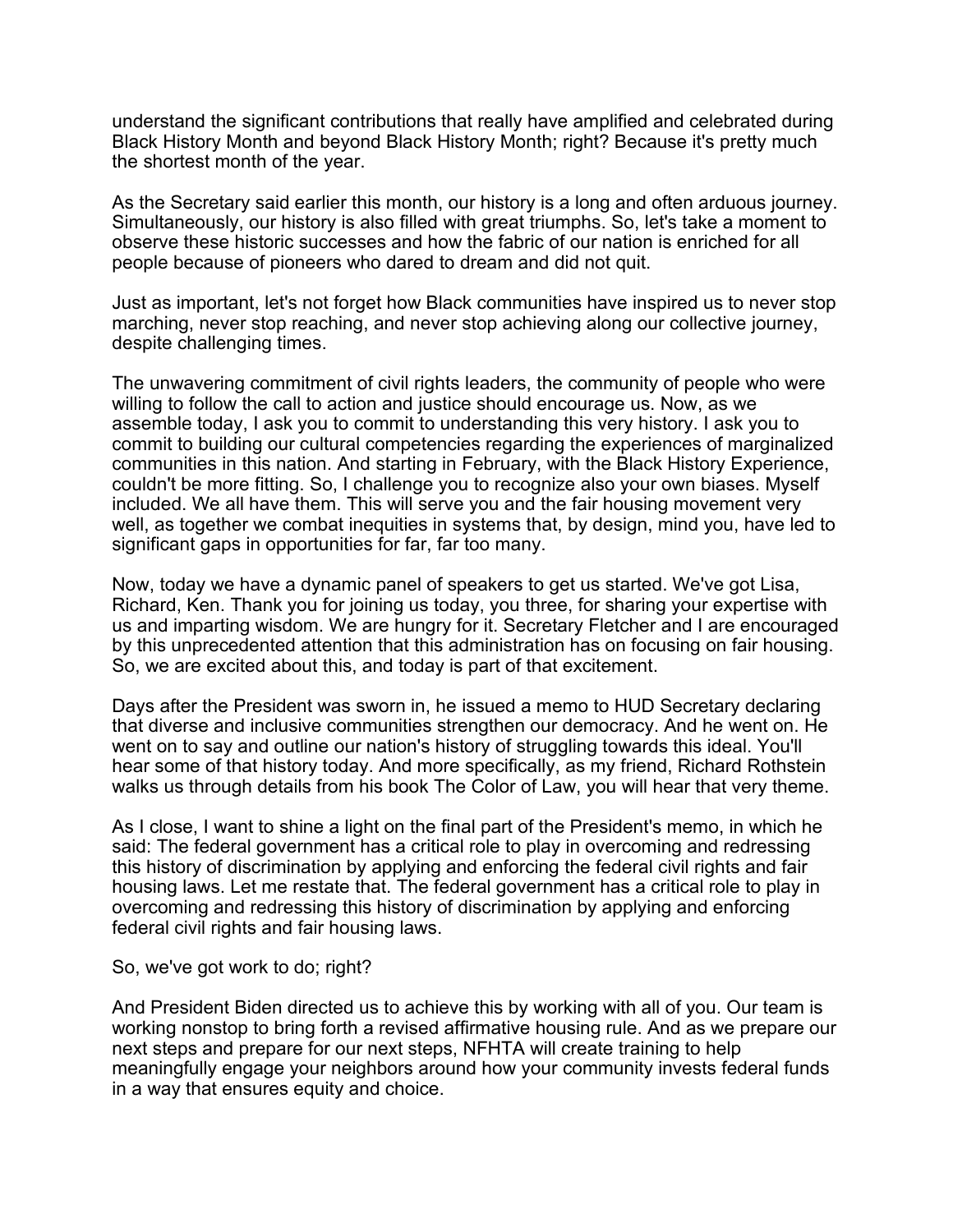In December, HUD released guidance related to special purpose credit programs. You may have heard about that or read about that. That's a tool that some entities in the credit industry can use to better serve communities -- often Black and brown communities -- that have been historically prevented from accessing credit. Very poignant topic today we will be discussing.

Knowing how to navigate this new tool, special purpose credit programs, is an emerging issue. Knowing how to navigate that is something that NFHTA will help you with, and we'll be soon providing some foundational training so that you can understand that tool.

Finally, Secretary Fudge chairs, along with domestic policy advisor Susan Rice, the Interagency Task Force on property appraisal and evaluation. HUD, the White House, and 12 other cabinet-level and independent agencies will very soon -- wait for it -- deliver to the President an action plan. This task force we call PAVE. The PAVE action plan will detail the real changes that the federal government will quickly take to combat the legacy of generational wealth and homeownership gaps that remain today because of how the federal government systemically supported discrimination in housing and mortgage lending. HUD's National Fair Housing Training Academy will be here for you to ensure you have the knowledge to understand the connection of the PAVE Action Plan to your work. This includes how you will process complaints regarding racial bias in appraisals. As always, I want to thank you for your commitment to doing this work. I want to thank you for being the change you wish to see cliche but true -- and for honoring Black history by being warriors in the pursuit of justice and equity for all. For being here today.

So Cashauna, my friend, I turn it back over to you.

CASHAUNA HILL [0:08:28]: Thank you, Demetria, and thank you for being with us today.

As we move on, I'll share the learning objectives for today's forum. Together, we will: Comprehend the long history of housing discrimination and segregation. Describe government policies that established a discriminatory housing market. Increase understanding of how current discriminatory housing policies and practices perpetuate segregation. Identify the connections between the costs of segregation to individuals, communities, and the entire nation. Recognize how fair housing laws and practices that affirmatively further fair housing may be used to reverse discriminatory housing policies and decrease the racial gaps in homeownership and wealth.

At this time, I'll introduce our panel speakers who are all extremely accomplished and experienced. Please note that you can find each of their biographies on the Forum page of the NFHTA website. Joining us today are Richard Rothstein, Lisa Rice, and Ken Scott.

Later in today's conversation, we'll open things up for questions. You will all have the opportunity to submit questions that we will do our best to address. However, please note that not all questions will be able to be answered, and personal questions will not be able to be addressed. If at any time during today's event you have questions, please submit them via the Q&A box. Also, as a reminder -- because we've already gotten this question several times in the Q&A box, and I will say this several times throughout the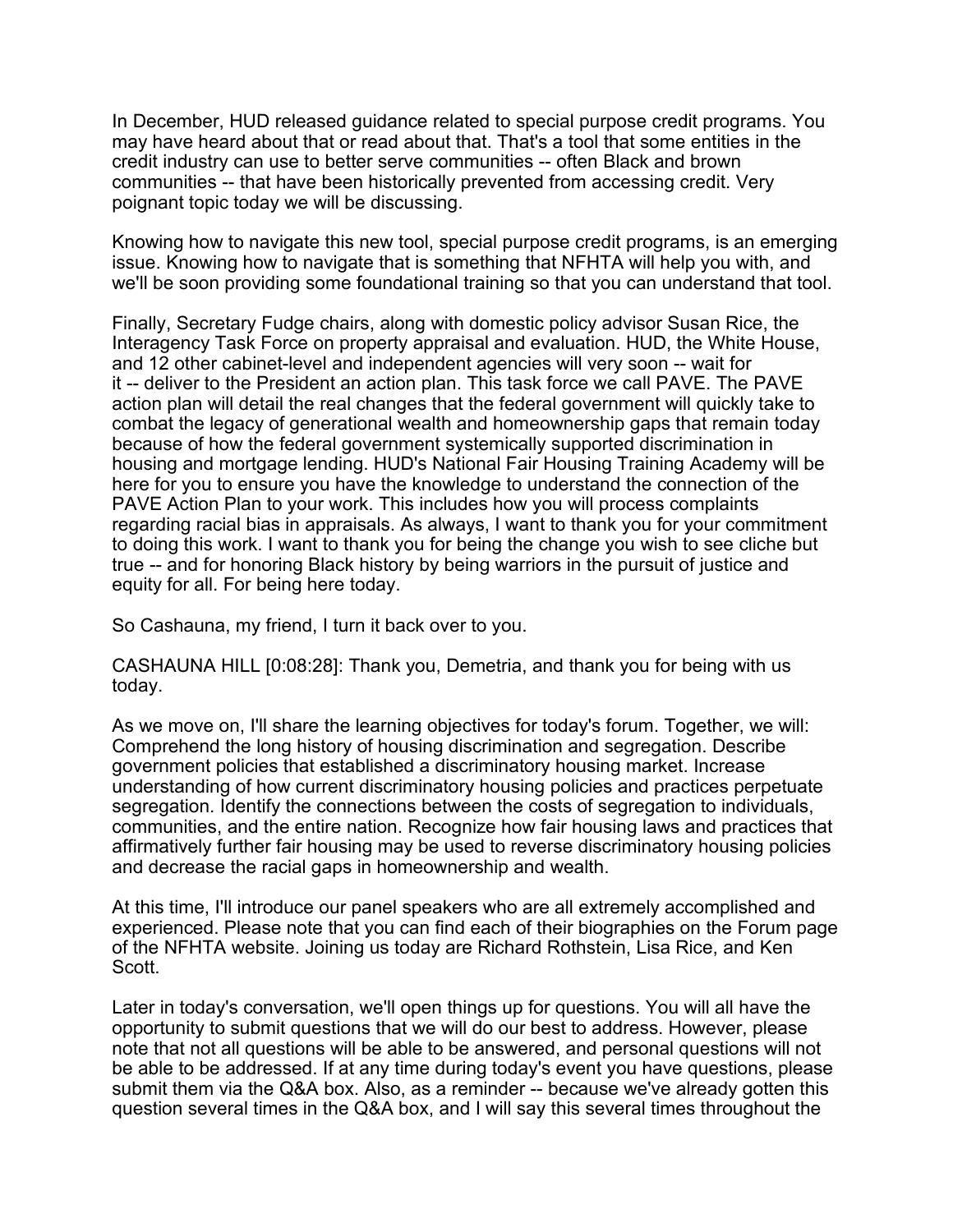event, so please bear with me -- this event is being recorded, and the materials, including the slide deck and event recording, will be available on the Forum page on HUD Exchange soon after the event.

With that, I will now hand things over to Richard. Richard?

RICHARD ROTHSTEIN [0:10:42]: Thank you very much. Thanks to all of you for being with me today. It was with some hesitation I accepted this invitation because I don't normally agree to speak on Black History Month. What I am going to talk to you about today is white history. Actually, it's all of our history, and it's a history that we all need to take responsibility for redressing.

As you know, in the 20th century, we had the Civil Rights Movement in this country. It began by challenging segregation in law schools, then in colleges and universities, and then in 1954, the civil rights litigators succeeded in persuading the Supreme Court to prohibit legal segregation in elementary and secondary schools. And that Brown v. Board of education decision gave impetus, stimulus, to a movement of actions, biracial movement engaged in marches, civil disobedience. Some people lost their lives in that struggle. Most particularly, the Reverend Dr. Martin Luther King Jr., but others as well.

In the course of that struggle, in which many were injured, even those who did not lose their lives, the civil rights movement succeeded in ending segregation and lunch counters and public accommodations and transportation. For the most part in employment. And then in the wake of Dr. King's assassination in 1968, succeeded in getting a Fair Housing Act passed that prohibited ongoing discrimination in the sale and rental of housing.

And then, at the end of the 1960s, that civil rights movement pretty much ended. And it left untouched the biggest segregation of all, which is that every metropolitan area in this country is residentially segregated. I have lived in many of them. Many of you, I am sure, have lived in more than one. Everyone that I lived in had clearly defined areas that were all white or mostly white. Clearly defined areas that were all black or mostly black.

During the 1950s and 60s, during the civil rights movement, we pretty much persuaded the country that racial segregation was wrong, immoral, harmful to both Blacks and Whites, incompatible with our self-conception as a constitutional democracy, and yet we left untouched the biggest segregation of all. How could that be?

Well, partly it's because ending residential segregation is hard. If we pass an ordinance prohibiting segregation in restaurants or in buses, the next day anybody can go to any restaurant or sit anywhere they want on a bus. We pass an ordinance prohibiting segregation in neighborhoods, and the next day things wouldn't look much different. So, it's hard.

And what we've done, all of us -- and I mean all of us, Blacks and Whites, liberals, conservatives, northerners, southerners -- is we've adopted a rationalization, an excuse we give ourselves to not continue the struggle to end the segregation of neighborhoods. And that excuse goes something like this: We tell ourselves that the segregation forms that we abolished in the 1930s, '40s, '50s, and '60s, colleges, schools, public accommodations, public transportation, those forms of segregation were acquired by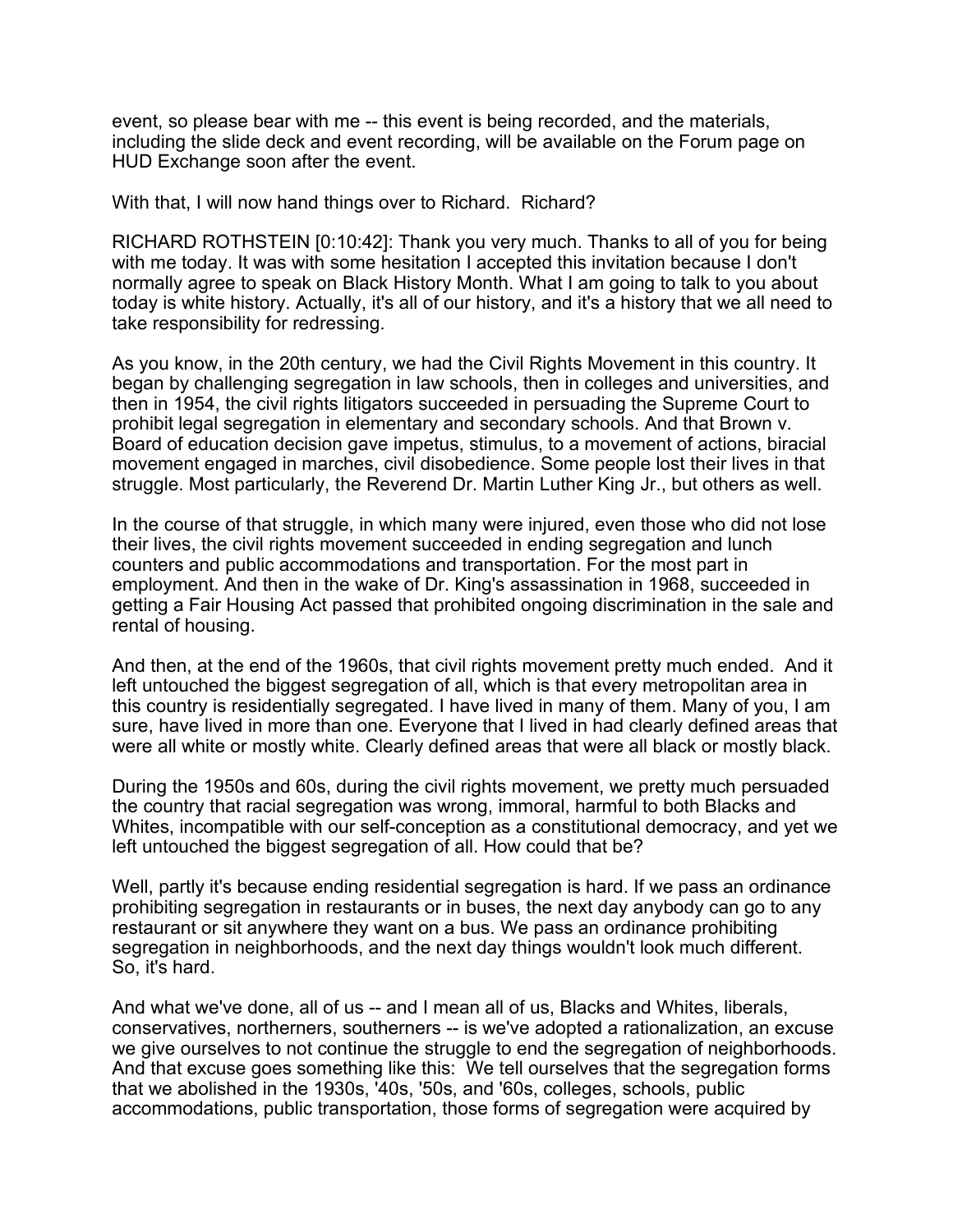government. If the federal government was requiring it, that was a violation of the 5th Amendment to the Constitution. It was a civil rights violation. As Americans, we all have an obligation to fix civil rights violations. If state and local governments were doing it, it was a violation of the 14th Amendment, also a civil rights violation, also something that we, as Americans, have an obligation to redress.

But residential segregation, we tell ourselves that's something entirely different. That wasn't done by government. It wasn't done by law, by ordinance, by public policy. That just sort of happened naturally. The reason we have residential segregation, we tell ourselves, is bigoted white homeowners or landlords wouldn't sell or rent. Private banks, realtors, developers discriminated on the basis of race when they carried out their private sector activities. Or maybe we tell ourselves it's because people just like to live with each other of the same race. That's why we have segregation. Or maybe it's just an income thing. On average, African Americans have lower incomes than Whites. Not all, but on average. So many African Americans just can't afford to move to middleclass neighborhoods. All of these individual, bigoted, discriminatory private sector activities, chef choice, self-segregation is what created segregation. And we tell ourselves what happened naturally can only unhappen naturally. It's too bad. Many of us think it's too bad. But we don't feel an obligation to do anything about it because it's not a civil rights violation. It doesn't violate the Constitution.

Well, I spent many years before getting involved in this topic as an education policy writer. I was the education columnist at the New York Times for a while and wrote on education policy for think tanks in Washington. And I came to understand that the education policy we are following in the 1990s and early 2000s made no sense. We had a national view, really supported by civil rights groups as well as by conservatives, that the reason that African American children achieved at a lower level, on average, than White children was because teachers were bigoted, had low expectations of Black children, and they just didn't try very hard to teach them. They were lazy. If only we could force teachers to try harder, the achievement gap between Black and White children would disappear. I thought this was a ludicrous theory. Of course, there are some teachers who are lazy, but there are many hardworking teachers. Most teachers are very hardworking. That's not the reason we have an achievement gap. The reason we have an achievement gap between Black and White children is because so many Black children come to school with serious social and economic challenges that inhibit their ability to learn. Lazy teachers play a very small part in this gap. And I remember writing one column about asthma. As you may know, African American children in urban neighborhoods have asthma sometimes at four times the rate of middleclass children in suburban neighborhoods. It's an enormous difference. They have asthma at such a high rate because they live in more polluted neighborhoods, more industry nearby, more dilapidated buildings, more vermin in the environment. And when the child has asthma, that child is more likely than the child who -doesn't - again, I am only talking about averages. It's not true in every case. But the child with asthma is more likely than the child without to be up at night wheezing. And then coming to school drowsy the next day. If you have two groups of children who are identical in every respect, same racial composition, same social and economic background, same family structure, but one group has a higher rate of asthma than the other, that group is going to have slightly lower achievement simply because it's a drowsier group on -test taking- day, as well as on the learning that leads up to testing.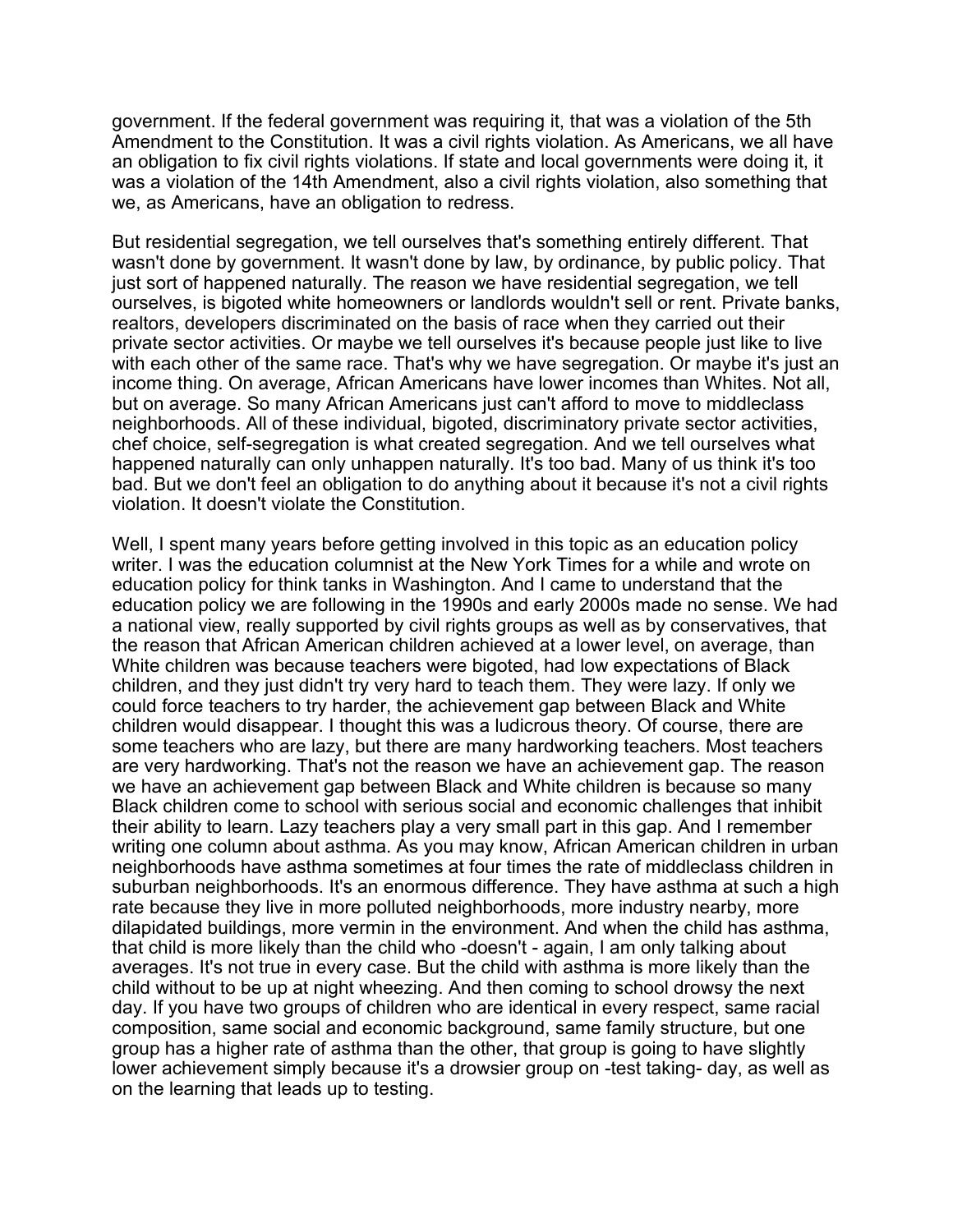Well, asthma plays a very small part in the achievement gap, but you begin to think of all of the other things, all of the other challenges that so many children from low-income African American neighborhoods face. Lead poisoning has a measurable impact on IQ. African American children have much higher rates of lead poisoning than White children because they live in more dilapidated buildings, more peeling paint that exposes lead, more pipes bringing water to their homes that are lead lined. Lead poisoning, homelessness, economic insecurity, you begin to add all of these up, and you begin to explain the achievement gap, leaving very little explanation left for lazy teachers.

Well, it's one thing if a child has asthma or lead poisoning or homelessness or economic insecurity. It's another thing if you have a school where every child has one or more of these challenges. How can a school like that ever be expected to achieve at the same level as a school where children come healthy, well rested, well-nourished from economically secure homes? You can't have that expectation. Although we passed a law in 2001 saying that if we simply made teachers try harder, the achievement gap would disappear in seven years and do nothing about any of these underlying conditions.

Well, we call schools, we concentrate children with these disadvantages, we call them segregated schools. Schools today are more segregated than have been at any time in the last 45 years. The reason they are more segregated is because the neighborhoods in which they are located are segregated. I began to think as an education policy writer that neighborhood segregation was an educational issue I ought to be concerned about. That's how I got into this topic that led to The Color of Law.

Then in 2007, I read a Supreme Court decision that evaluated two school districts -- Seattle, Washington, and Louisville, Kentucky. Both of them had very, very trivial school desegregation plans. They allowed parents the choice of which school their child would end, but if it was going to exacerbate segregation, it wouldn't be honored. So, if you had an all-white and mostly white school where the black and white child applied for the last remaining place, the black child would be given some preference, help to desegregate the school, it was a trivial program.

The Supreme Court announced they couldn't do that. They said it's true, the schools are segregated, but it's because the neighborhoods in which they are located are segregated. That's true. It's a true fact.

Then they went on to explain that the neighborhoods in these cities were segregated de facto, the term he used, not reasons I described before, and he said we have de facto segregation, something that wasn't created by government. Government is prohibited from doing anything to fix it.

Well, I read this decision, and I remembered something that happened in Louisville, Kentucky, some years before. In Louisville, Kentucky, there was a White homeowner in a single-family home in an all White suburb outside the center of Louisville. Suburb was called Shively. This white homeowner had an African American friend living in the center city of Louisville. That African American friend was a decorated Navy Veteran. He had a wife and a child. Good job. Wanted to move to a single-family home. Nobody would sell him one.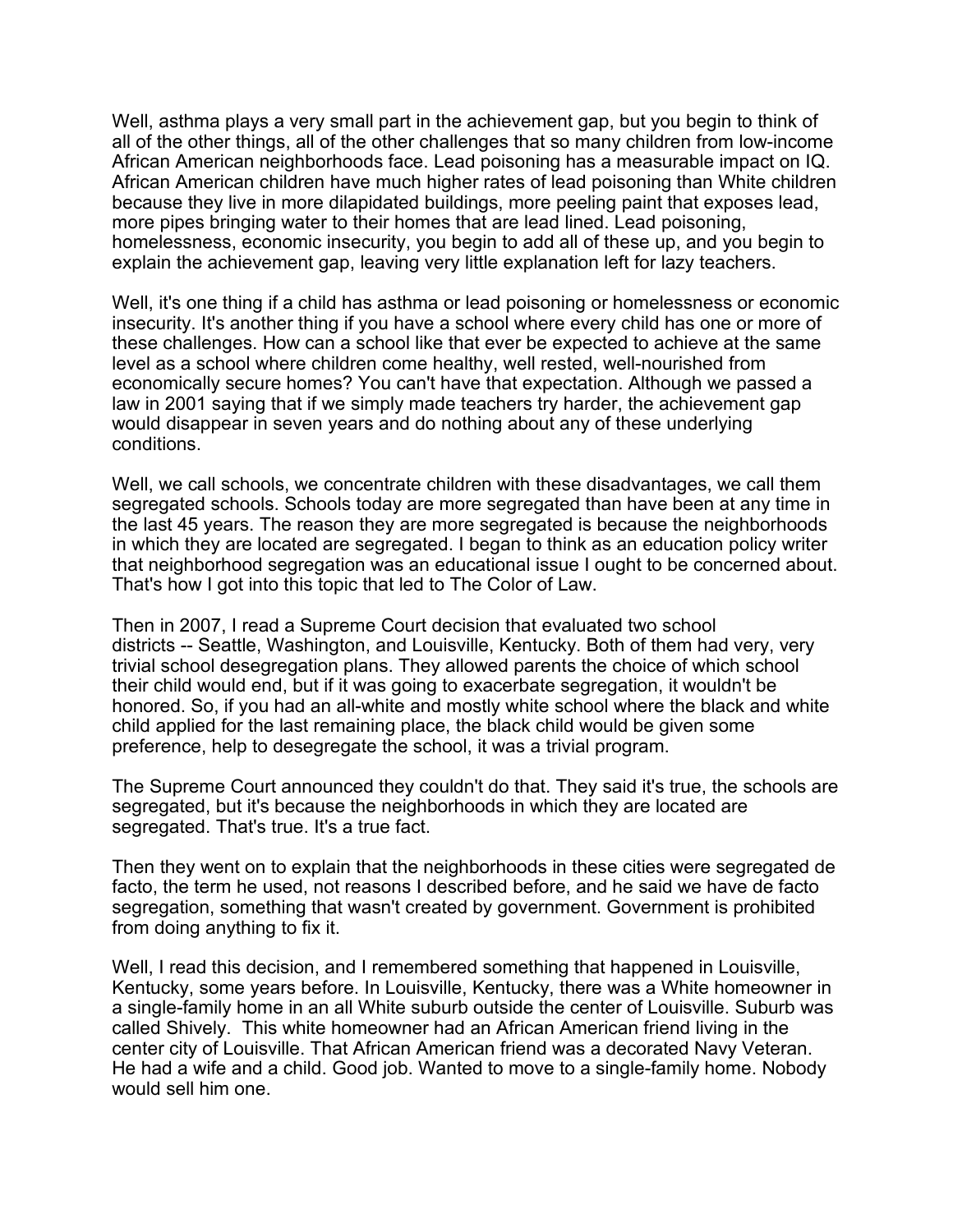So, the White homeowner in this all White suburbs of Shively bought a second home in his suburb and resold it to his African American friend. When the African American family moved in, an angry mob surrounded the home, protected by the police. They threw rocks through the windows. The police made no effort to stop it. They dynamited and firebombed the home. Police made no effort to stop that. But when this riot was all over, the State of Kentucky arrested, tried, convicted, and jailed with a 15 year sentence the white homeowner for sedition, for having sold a home to a Black family in a White neighborhood.

And I said to myself, this doesn't sound to me much like de facto segregation. If the police, the prosecutors, the entire criminal justice system are mobilized in an unconstitutional 14th Amendment violation to preserve segregation in the community of Louisville.

I began to look into it further, and I am not exaggerating here, there were hundreds and hundreds of cases of police protected, sometimes police organized and led mob violence that drove African Americans out of homes that they had legitimately purchased or rented in previously all White neighborhoods. Not just in border states like Kentucky. In New York and Chicago and Baltimore and Washington, Kansas City, Denver, Los Angeles and San Francisco, cases of this kind of police protected mob violence all over the country, that not only drove African Americans out of neighborhoods in which they have moved but terrorized other African Americans into not daring to do so.

Well, I began, then, to look into it further, and I found there were many, many policies, not just police protected mob violence, that ensured that we'd be a segregated society, policies enacted by federal, state, and local governments, all in violation of the Constitution, that created the segregated landscape that we know today.

In the few minutes I have with you left this morning, or this afternoon, I guess, for some of you, let me describe a few of the most important policies. Perhaps the most important -- and I am sure you are all familiar with this -- was a policy of the federal Housing Administration and -- Federal Housing Administration and Veterans Administration in the immediate post -World War II period, to suburbanize the entire White population into single -family homes in all -White suburbs like that one outside Louisville that I described before. It was a program for Whites only. The government attempted to move all -White families who were living in urban areas into suburbs, prohibiting African Americans from following. We were not a suburban country at this time in the immediate post World War II period. The suburbs were a new thing. Most Whites and Blacks were living in center cities because for the most part, we were a manufacturing economy, and businesses had to be located near the factories that were getting their parts and shipping their final products by rail or by ship. So, the federal government decided to move all of- these White, working-class families, who were living, many of them, in integrated neighborhoods in downtown areas. We were a much more integrated country then- than we are today. Move the Whites out. In my book, The Color of Law, I describe the biggest one, Levittown, east of New York City, I am sure many of you have heard of it. 70,000 homes in one place. The builder, William Levitt, could never have assembled this on his own. No bank would have been crazy enough to lend him the money to buy the land and build 17,000 homes that he didn't have any buyers for yet. The only way that Levitt could build this development was to go to the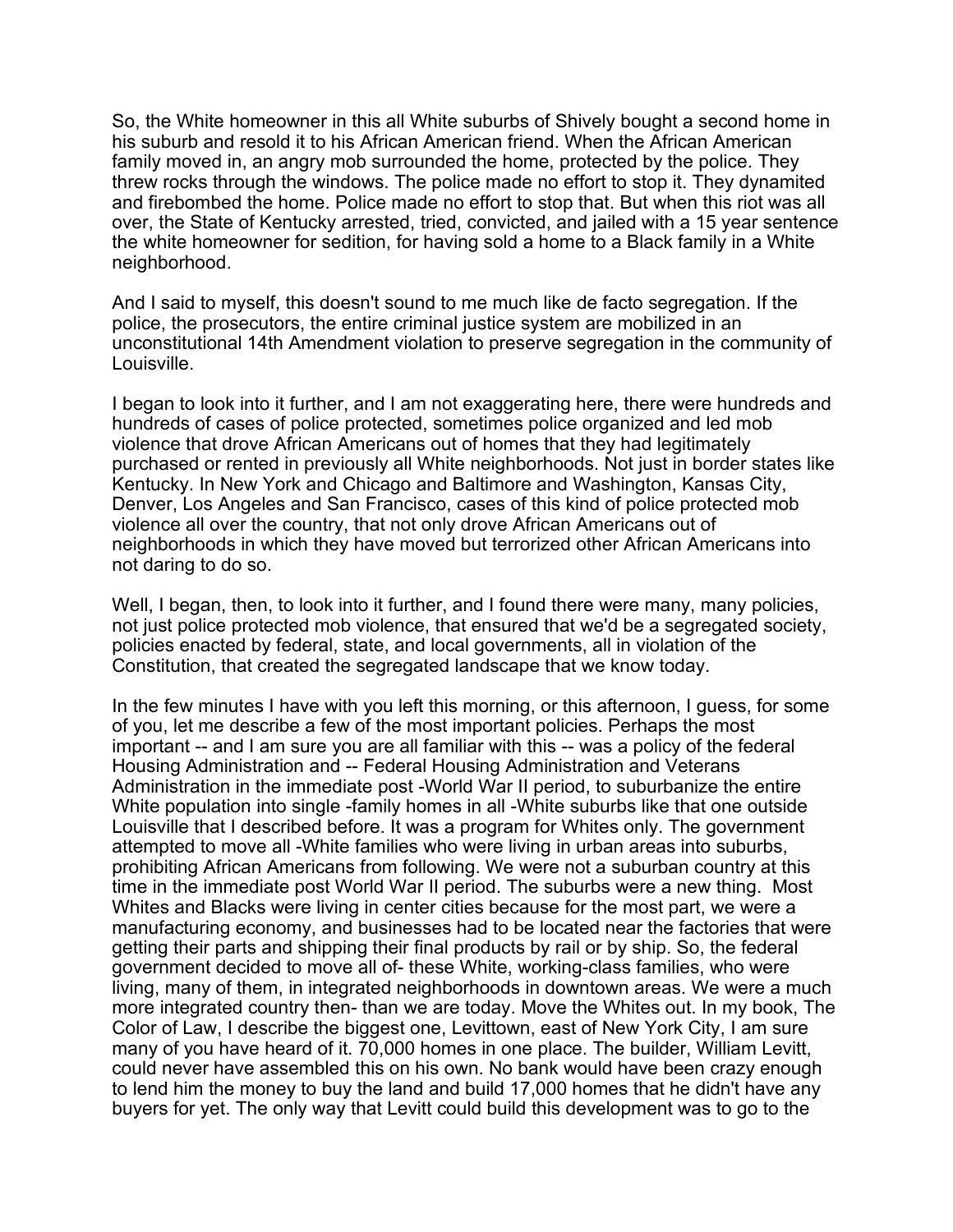Federal Housing Administration and Veterans Administrations, submit his plans for the development in order to request and get a federal bank guarantee for the loans he needed to build it. In order to get that guaranty, he had to commit never to sell a home to an African American. He had to further agree - and this was a Federal Housing Administration -requirement - to- place a clause in the deed of every home prohibiting resale or rental to African Americans.

I want to emphasize this was a federal requirement. This notion of de facto segregation is utter nonsense. There's no basis in reality to it whatsoever.

Now, Levitt himself was a bigot. He would never have sold a home to an African American if he had a choice. He admitted as much. He said as much. He said he wouldn't sell to Blacks. But this doesn't make the segregation of Levittown a private sector activity. Because Levitt -- it was not Levitt. Levitt couldn't have built the home on his own and excluded African Americans from it. The only way you could build a development was to get a federal bank guaranty, and if the federal government had followed its constitutional responsibilities by saying to Levitt, yeah, we'll guarantee your bank loans, but only if you agree to sell homes on a nondiscriminatory basis, Levittown and the entire rest of the country would look very differently today because these kinds of suburbs that were financed in every metropolitan area by the Federal Housing and Veterans Administrations were all White everywhere by federal requirement.

Well, that particular policy - and there were many, many others that the federal, state, and local governments -followed - created- something that I know that we have had a lot of discussion about in the last couple years, the wealth gap, or at least substantially is responsible for that wealth gap. Because the White families who were subsidized by the federal government to move into these single-family homes didn't expect to get wealthy when they did. They were just looking for a place to live. But unbeknownst or unexpected to them, or to the federal government, suddenly these homes started to appreciate in value-. At the time, homes in Levittown and all these homes sold in today's money to about \$100,000, any working -class family, Black or White, could have afforded them. African Americans with jobs in the postwar -boom - and many of them had -them - could- have afforded homes like that just like White working-class families can. But today those homes no longer sell for \$100,000. Depending on the part of the country, they sell for \$300,000, \$400,000, \$500,000, in some places a million dollars or more. The White families who bought those homes saw their equity increasing as they lived in those homes. Over the next couple of generations, they gained wealth. If a home now sells for \$400,000, the owners of that homed gained from 100 to 400, 300 thousand dollars in wealth that they had nothing to do with creating. They used that wealth to send their children to college. They used it had- to take care of emergencies, perhaps. Perhaps medical emergencies, perhaps temporary unemployment. They used it to subsidize their retirements. And they used it to bequeath wealth to their children and grandchildren, who then had down payments for their own homes. African Americans were prohibited - prohibited- - from explicit racial policy of the federal government from participating in this program that generated this wealth. And the result is that today, although African American incomes, on average, are about 60% of White -incomes - family -incomes - African- American wealth is not 60% of White wealth. African American household wealth is today about 5% of White household wealth, and that enormous disparity between the 60% income ratio and a 5% wealth ratio is entirely attributable to unconstitutional federal housing policy that was practiced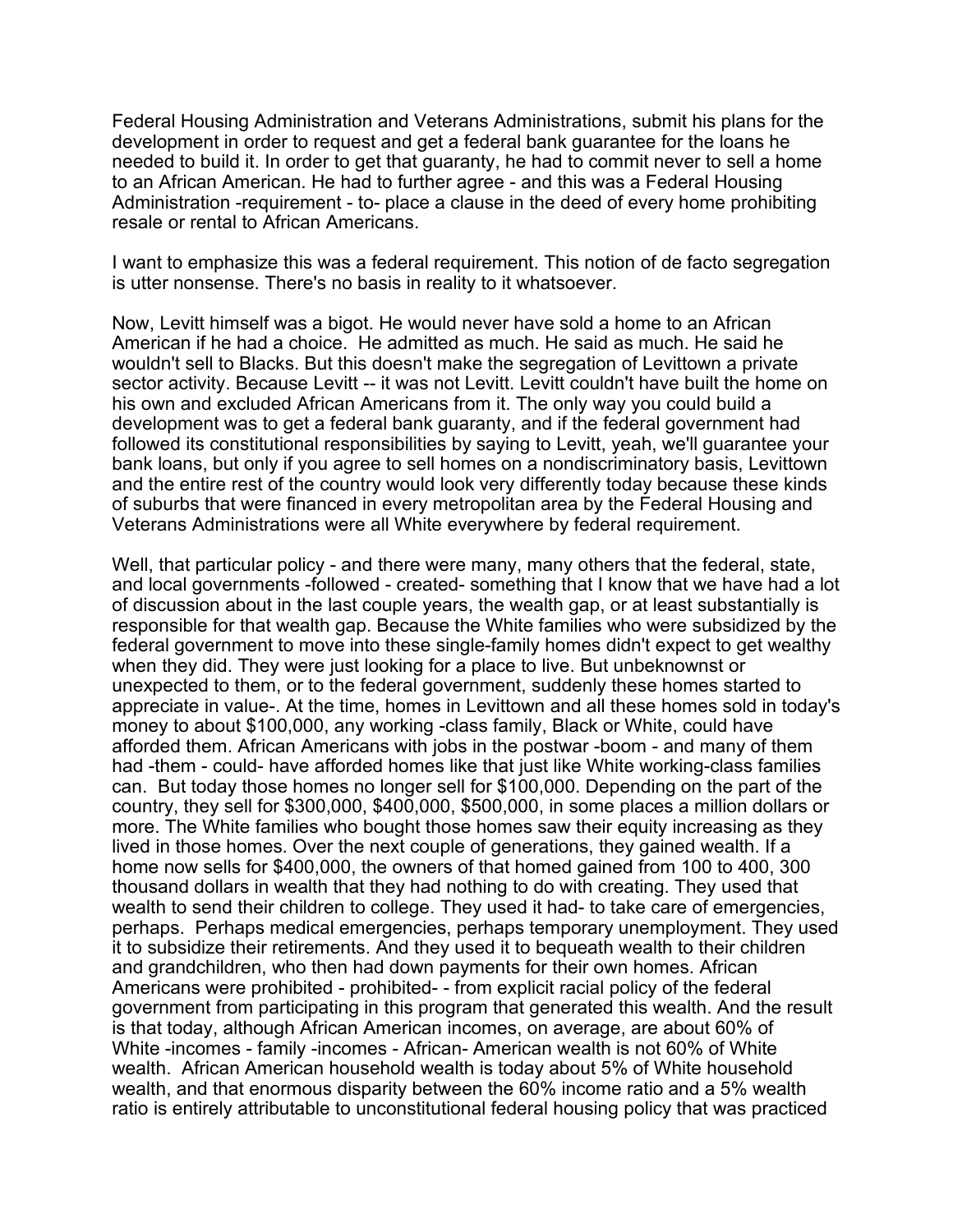in the mid20s century. And then -we - none of -us - have taken the responsibility the responsibility to -remedy - excuse -me - besotted as we are by this myth of de facto segregation. Of course, we do a great deal to try to prohibit ongoing discrimination, but prohibited ongoing discrimination, as the Fair Housing Act -did - excuse- me, I am sorry.

Prohibited ongoing discrimination does nothing to undo the segregation it's created. Levittown, for example, to use that example I gave a few minutes ago, it is now about 1%, 2% African American. The Fair Housing Act says okay, African Americans, you can now buy homes there. You can't be stopped anymore. But how many African Americans or Whites, for that matter, working class families, have \$400,000 to buy a home? Unless they have down payments from their parents. Levittown itself is in a broader neighborhood that's about, oh, a little bit less than 15% African American, so that difference between the 15% African American population of Levittown that you would expect were it not for this unconstitutional policy and the 1% to 2% that exists because of the Fair Housing Act is the segregation that we have not remedied. And we've not taken an obligation to remedy. What does the Constitution require? In my judgment, the Constitution requires the federal government to begin buying up homes at market rates in Levittown and reselling them to African Americans at deeply discounted rates in order to remedy the unconstitutional system that the government created. But the government's not going to do that. We all know that. And the reason the government is not going to do that is because there's no civil rights movement today that's going to force them to do it in the same way that the civil rights movement in the 1960s forced communities to desegregate their public accommodations and their public transportation. Firms all over the country to desegregate their employment.

Let me mention in the few minutes I have of one other important policy that the federal government followed. That's public housing, something we all misunderstand. I know all of us - I did before I began doing this -research - think of public housing as a place where poor people live. Lots of single parents, single mothers with children, lots of young men without jobs in the formal economy. That's not how public housing began in this country. Public housing began during The New Deal, the Depression, by the Roosevelt Administration. It was not for poor people. We had an enormous unemployment rate in the 1930s during the Depression, about 25% unemployment. Public housing was not for that 25%. Public housing was for the 75% that was employed, had good jobs, could pay the full cost of -rent - it wasn't subsidized at that -time - could build it, put up the money to build it, and market rates were charged to -working class- families who could afford housing, but no housing was being built for them during the Depression.

The federal government built this housing, and everywhere it built it, it segregated it, separate projects for Blacks, separate projects for Whites, everywhere in the country it did it. The great African American poet novelist, play write describes that he grew up in an integrated downtown Cleveland neighborhood. I explained before we had many integrated neighborhoods downtown in those days. Not everyone, but many. He said his best friend in high school was Polish, he said he dated a Jewish girl. That's what you would expect to happen in an integrated high school, integrated neighborhood. Public works Administration, the first New Deal agency, went into that neighborhood, demolished some of the integrated housing to build two separate projects, one for Whites, one for African Americans, creating segregation that hadn't previously existed, reinforcing it with other projects elsewhere in the city, and doing so around the country.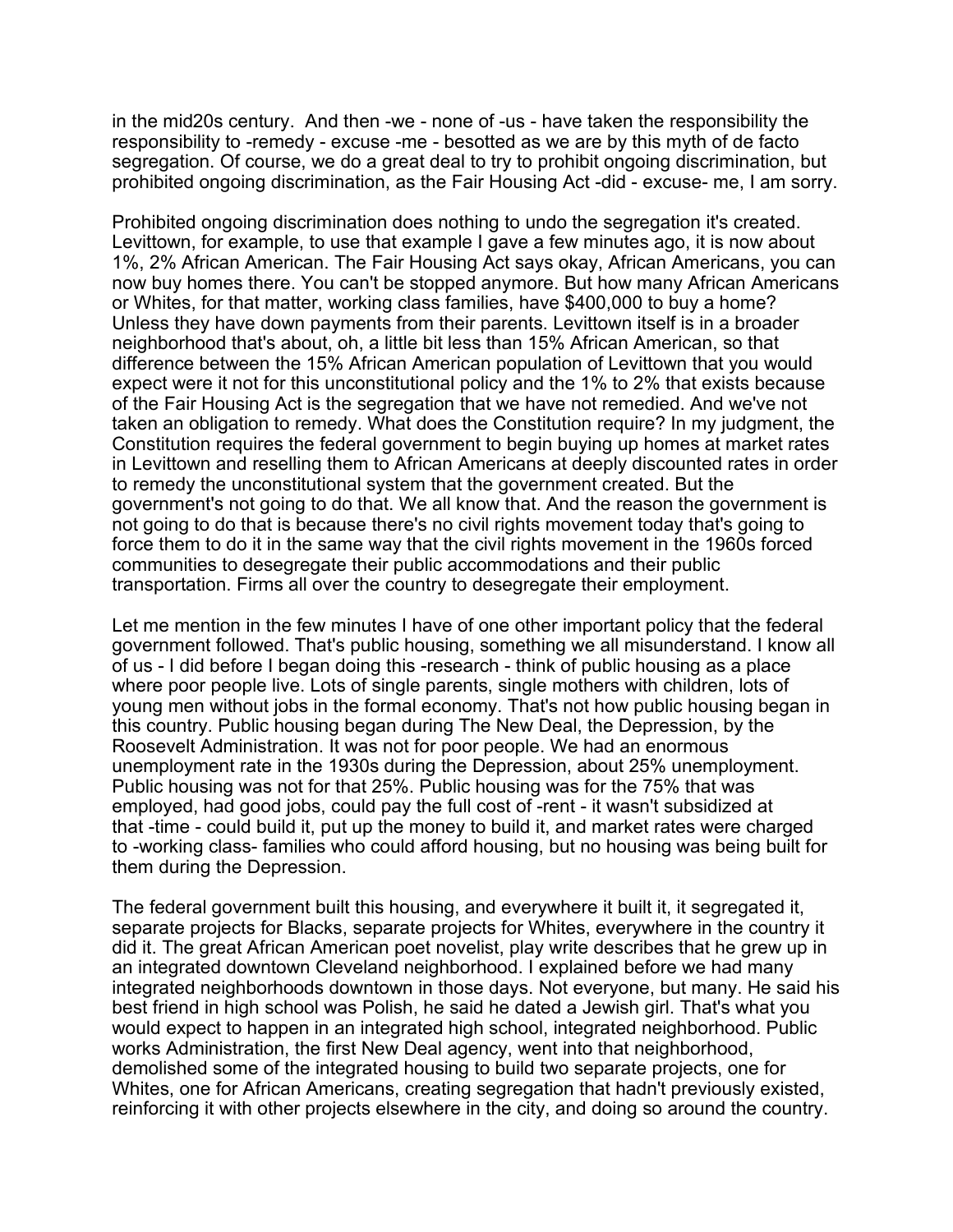In my book, The Color of Law, I like to, where I can, pick on places that are smug, think they are better than everybody else. One I talk about is Cambridge, Massachusetts. The area between Harvard and MIT called the Central Square neighborhood was a fully integrated neighborhood in the 1930s. But the federal government segregated it. -- segregated it, separate projects for Whites, separate projects for Blacks, creating segregation that hadn't previously existed.

There are many, many programs that the federal, state, and local governments followed to create this segregation. There are many ideas for desegregating it, for redressing segregation, both for reinvesting and improving the quality of low-income African American neighborhoods and for opening up opportunities for African Americans if they choose to move to higher opportunity neighborhoods. We have no lack of policy ideas. What we plaque is a new civil rights movement that's going to be as aggressive, as determined as the civil rights movement of the 1960s was to redress this most powerful form of segregation that we have in this country today. We are an apartheid society. We all accept it. Uncomfortable though we are about it. Besotted, as I say, by this myth of de facto segregation.

Well, I think my time is up, but I hope that the discussion and I'd be glad to answer any questions that may arise. Thank you.

CASHAUNA HILL [0:37:11]: Thank you, Richard, and I know we are all so glad you made an exception to your policy to join us today. Thank you very much.

As we move to our next panelist, another reminder that this event is being recorded and that all materials will be available on the forum page of the NFHTA website. Please do continue to submit questions for today's panelists via the Q&A box if you have them.

Our next panelist, Lisa Rice, will discuss the current policies and practices that perpetuate segregation. Lisa?

LISA RICE [0:37:45]: Cashauna, thank you so very much, and I am going to share my screen. I hope that I do this correctly and that what you all are seeing is a PowerPoint presentation. Okay. Great. Wonderful.

One of the arguments that we have heard is that these historical issues that Richard has been talking about were all a part of history; right? They were something that was done in the past, and they don't really impact us today, so why bother even talking about them? Why bother researching and delving into these issues? But I think what I am here to talk about is the fact that nothing could be further from the truth. That the discrimination and disparities that Richard talked about created systems and structures that still exist today and that are impacting us today, and forbidding and foreclosing opportunities, important opportunities for so many people.

As you heard Richard say, we have passed literally thousands of laws and policies and rules that perpetuated segregation and other unfair and inequitable systems, and what we did was we passed fair housing laws and fair lending house, like the Equal Credit Opportunity Act, like the Community Reinvestment Act, we pass these laws that really focused on addressing sort of situational issues. These laws said look, going forward, you cannot base a transactional decision on whether or not a person is a member of a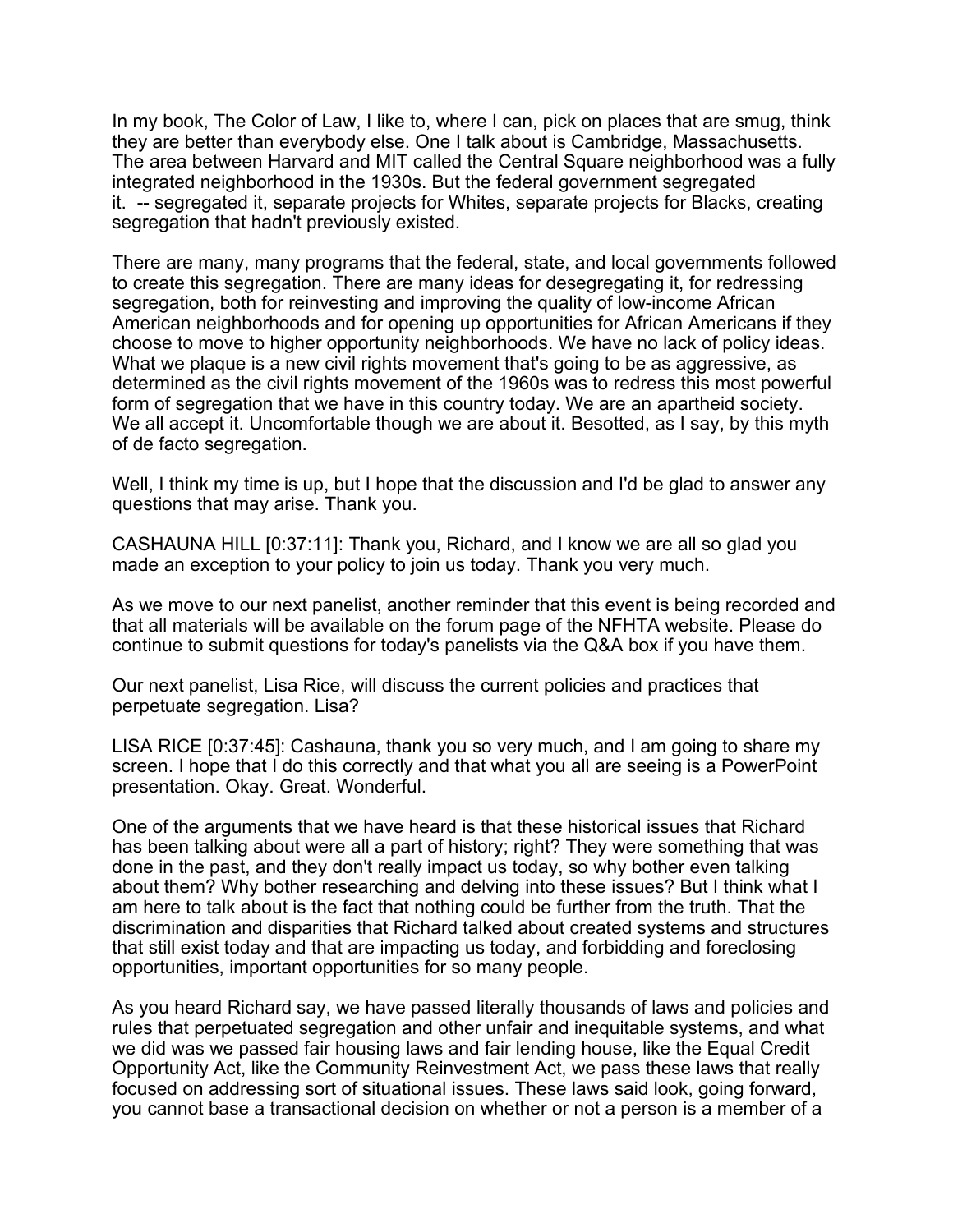protected class. And that was a good thing. But the challenge and problem for us today is that we left the systems of inequality in place, and those systems of inequality are still doing what they were originally designed to do. So, we left segregation in place. We left the dual credit market in place. We left restrictive zoning ordinances in place. We left the racial wealth gap in place. Right? And all of these systems which were designed to create and perpetuate inequality, and in particular, racial inequality, they are doing what they were designed to do.

So, our challenge is how to understand these underlying structural issues, how to lift them up, how to tease them out, and then how to dismantle them and then replace them with systems and structures that are fair and that promote equitable opportunities for people.

Richard talked about how our nation, at one time we weren't this hyper segregated nation, but we are now. In fact, we are more segregated today than we were a hundred years ago. But not only are we residentially segregated in -- segregated in terms of where we live, but we are also segregated based on our resources. Our resources and amenities are segregated. You look at education for school districts that predominantly educate White children, those school districts receive \$23 billion every year more than school districts that predominantly educate children of color, even though they both educate the same number of students. When we look at environmental issues, race, because of segregation, race is the most significant predictor of whether a person will live in a neighborhood that has contaminated land, air, or water. When we look at healthcare issues, we see that communities of color, in particular Native communities, Latino communities, and Black communities, disproportionately do not have hospitals, healthcare facilities, physicians' offices. In fact, one researcher said your ZIP code is a better determinant of health than your genetic code.

Access to banks. We find banks are sparsely located in communities of color. Subversively, subprime lenders, payday lenders and check cashers, are hyper concentrated in those communities. In fact, today, banks are closing their branches in affluent, high income Black neighborhoods at a higher rate than they are closing their branches in low-income White communities. So, we are segregated based on race and national origin, but our resources are also segregated as well.

And we are faced with a plethora of systems that are perpetuating discrimination and biases. And part of the challenge is to understand how these systems are perpetuating bias so that we can use our laws to, again, mitigate against those biases, dismantle those systems, and then come up with more fair structures.

And I want to tease up two areas where we were seeing a lot of structural elements, a lot of structural impediments. That's in the area of appraisals and also technology. Now, these certainly aren't the only areas where we are seeing a lot of structural impediments, but I want to lift up these two areas because they are receiving a lot of attention in the media.

Many of you may know that NFHA just did a wonderful analysis. We did it in conjunction with Steve Dane, a noted fair lending expert, and Peter Christianson, who is a noted appraisal legal expert. But this analysis teed up some areas that I don't think we've paid a lot of attention to in terms of understanding how the appraisal system is perpetuating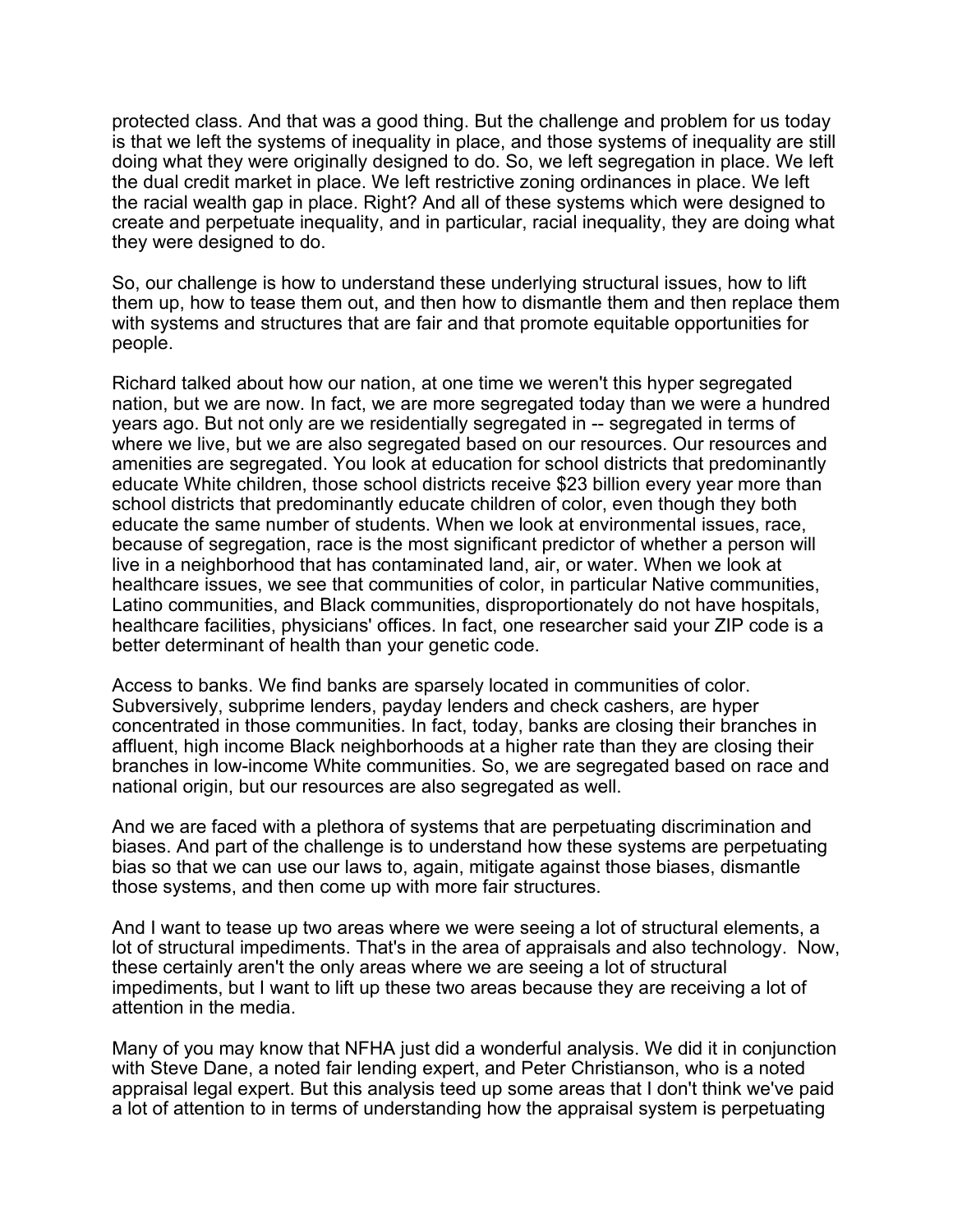discrimination and contributing toward the racial wealth and homeownership gaps.

Freddie Mac recently completed some research that showed that appraisers were more likely to find that the appraised value of a home fell below the contract price or the purchase price in Black and Latino census tracts, and they also found that this proclivity, the proclivity for this disparity, wasn't a one off. Right? It wasn't some isolated event. In fact, their research found that the majority of appraisers showed a statistically significant Black versus White appraisal gap. That is, the majority of appraisers in the sample that they analyzed were more likely to determine that appraised value was below the contract value or the purchase price in a Black -neighborhood - in Black neighborhoods in which they worked than in the White neighborhoods in which they worked. So- this is a systemic issue, not a one -off or an isolated event.

Fannie Mae also recently conducted research, and they focused their research on the refinancing market. And their research showed that homes in predominantly White communities were -- I am sorry. White -owned homes, so owners -- White owners who lived in Black neighborhoods were much more likely, more frequently, to have their home values over -assessed. And in fact, what they found was Black homeowners in those same communities were more likely to have their homes under-assessed.

They found that the number one reason that White owned homes were more likely to have appraised values that were over assessed is because of the selection of the comparables. That is appraisers were more likely to assess comparables to assess the value of a home in the instance where a White homeowner is living in a Black neighborhood, appraisers were more likely to use comparables that were outside of that neighborhood or community in order to determine the value of that home.

The federal housing finance agency also conducted recent research in which it found literally thousands of appraisal reports that contained inappropriate race language, such as storefronts in this neighborhood are supplying Jewish households. This is a predominantly Hispanic neighborhood. This neighborhood has more of an Asian influence. So, these are all comments that are highly inappropriate, yet they were contained in the appraisal report. And the notion that these kinds of assessments, this kind of data would be contained in the appraisal report but that the appraiser would not use it to assess that information, to assess the value of the appraisal is just nonsensical. The data is there for a reason.

One of the other things that I wanted to lift up is that our analysis showed that the current system, the current structure for assessing appraisals, which is the sales comparison approach, allows room for very broad discretion. So, you heard me talk about the comparable selection issue related to the Fannie Mae research. Well, the comparable selection function on the appraisal report and in the appraisal process is one that gives appraisers very broad discretion. It's highly subjective.

The adjustments that appraisers make based on different features of the home -- the square footage, the number of bedrooms, how built up the house -is - the- adjustments that appraisers make for each of these features is a highly subjective process as well. The neighborhood's description, describing what the neighborhood's boundaries are, all of those are highly subjective components of the appraisal process and present very real fair housing risks when the appraiser is conducting the appraisal analysis.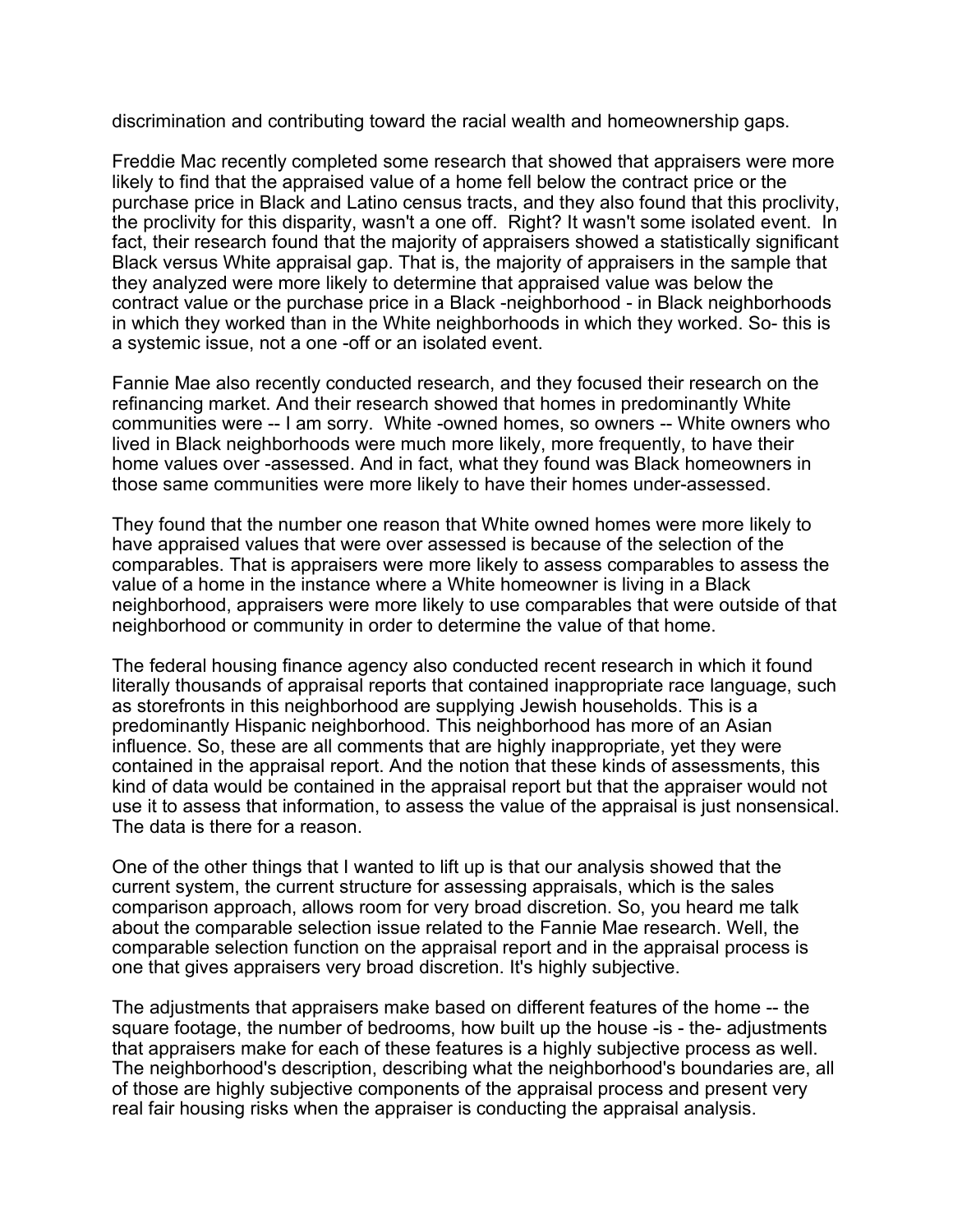Research by Dr. Andre Perry at the Brookings Institute revealed that on average -- on average -- homeowners in predominantly Black neighborhoods are losing \$48,000 in home equity, in the value of their home. If you aggregate that, it amounts to a cumulative loss of \$156 billion -- this is \$156 billion -- of lost wealth for homeowners in Black neighborhoods. And of course, that lost wealth contributes to the racial wealth gap that we are still grappling with today.

A recent study by researchers at Northwestern University called A Penny on the Dollar, shows that for households with children -- so these are families with children -- for every dollar of wealth held by a White family, Black families have 1 cent, and Latino families have 8 cents. So, it's a very disturbing reality; right? How appraisal bias and the gaps in the appraisal sector drive and feed into the racial wealth gap that we are still grappling with today.

Now, I mentioned another area I wanted to focus on is the area of algorithmic bias. This is another area where we see systemic issues, and you are hearing in the news almost on a daily basis, right, where researchers are finding new technologies that perpetuate bias and discrimination against protected classes. In the employment space, Amazon had to, not too long ago, abandon the use of an algorithmic based system it had adopted to recruit people in management because it found that that system was discriminating against women. It was actually kicking women out of the applicant pool.

In the healthcare sector, we were all, I think, astonished to learn that an algorithmic system that has been used for over 10 years in the healthcare space was discriminating against Black patients who were actually sicker than their White patient counterparts.

In the credit scoring space, we see time after time, research after research, lifting up the fact that credit scoring systems are perpetuating discrimination and bias.

We see it with other systems as well. And one of the reasons why these systems are all perpetuating bias -- and there are many reasons that are contributing to the discriminatory outputs that we see. But one of the challenges is that these systems are built using data that is highly discriminatory. So, the bias is baked into the data. And you have heard the old adage, junk in, junk out. Well, the same thing applies to these technologies in the housing and financial services space. Biased data in means biased outcomes.

And this is a real issue; right? Because we say tech is the new civil rights frontier. And we say that because the technology is just growing in the housing and financial services space. Credit scoring systems, automated underwriting systems, risk-based pricing systems, revenue management software systems. We are seeing the uptick of use of technology in the housing and financial services space. And the problem is that people think that because it's a technological solution that it's safe, that it isn't discriminating. But the reality is we now know that these computer-based systems, these algorithmic systems, can oftentimes see race, see gender, see other protected class characteristics, sometimes quicker than the human eye can detect those kinds of characteristics. And these systems are manifesting the bias that is reflected in the marketplace. It's not mitigating the bias. It's reflecting the bias, oftentimes.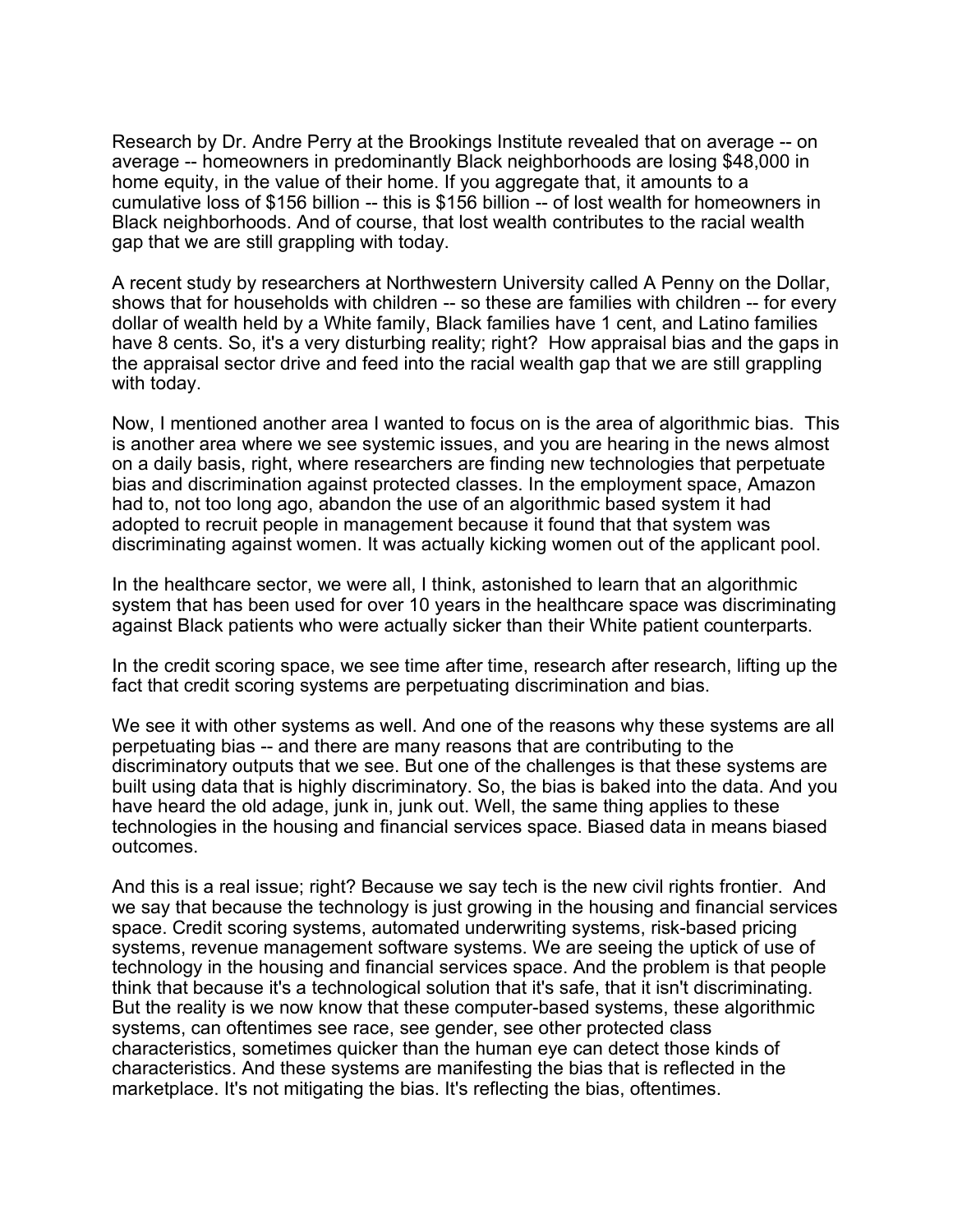Now, I am going to stop here and just lift up a couple of other concerns that we have. Again, these are modern day concerns, but they very much are predicated, they are very much founded on the kinds of issues that Richard talked about. And one of the areas that I wanted to lift up for you today is around COVID, the COVID pandemic, and economic crisis. Because we are seeing fallouts related to the COVID crisis that we believe will just perpetuate and exacerbate some of these issues that we talk about. So increased discrimination against people with disabilities and Asian American populations; challenges related to the foreclosures that we are seeing connected to the COVID pandemic. The evictions challenges that we are seeing. These are all issues, long-term issues, that we are going to be dealing with for decades to come that we have to use our fair housing laws in order to craft solutions around to provide protections to people.

So, I am going to stop there and turn it back over to Cashauna.

CASHAUNA HILL [0:55:25]: Thank you so much, Lisa.

We will now move on to our final panelist, Ken Scott, to review solutions to reverse the legacy and costs of housing discrimination and segregation and the role of the government in affirmatively furthering fair housing.

## Ken?

KENNETH SCOTT [0:55:44]: Thanks, Cashauna, and thanks, Richard and Lisa, for your remarks and teeing this up. I hope I can provide some insight and kind of pulling us, how do we get out of the challenges that we are seeing.

As I think about it, all of us collectively work every day toward leveling the playing field. I think there were 1800 people that registered for this webinar, and each of us every day are looking for ways to provide additional access to credit, thinking about housing, how can we level the playing field, thinking about housing integration, thinking about how we can help, you know, folks that are in tough situations coming out of COVID from a rental perspective. How do we manage all of those issues that are out there?

And I talk about leveling the playing field. Leveling the playing field means different things for different people. I think if you are starting out with a dollar, it's going to look one way. If you are starting out with one cent, it's going to look another way. We think about that chart that Lisa just showed. So, when I think about leveling the playing field, we really need to say if you are a group particularly that has been disadvantaged and has a wealth gap, they need additional funds to be able to purchase a home, how can we get them those funds?

So, before I get into that, though, what I'd like to talk a little bit about is some research that Citi did. We call it our Citi action for racial equity. And you know, when you look at this, it's -- Citi invested basically a billion dollars in strategic initiatives by the end of 2023 across four pillars of activity. And the reason for doing that is we did a GPS report, and it stands for Global Perspectives and Solutions. And when we looked at it just for Black Americans, so not if you add on top of that Hispanics and other disadvantaged groups, but if you just focus on Black Americans, right, if you look at the lost wages, housing, and investments, and we were able to close that gap, we would add an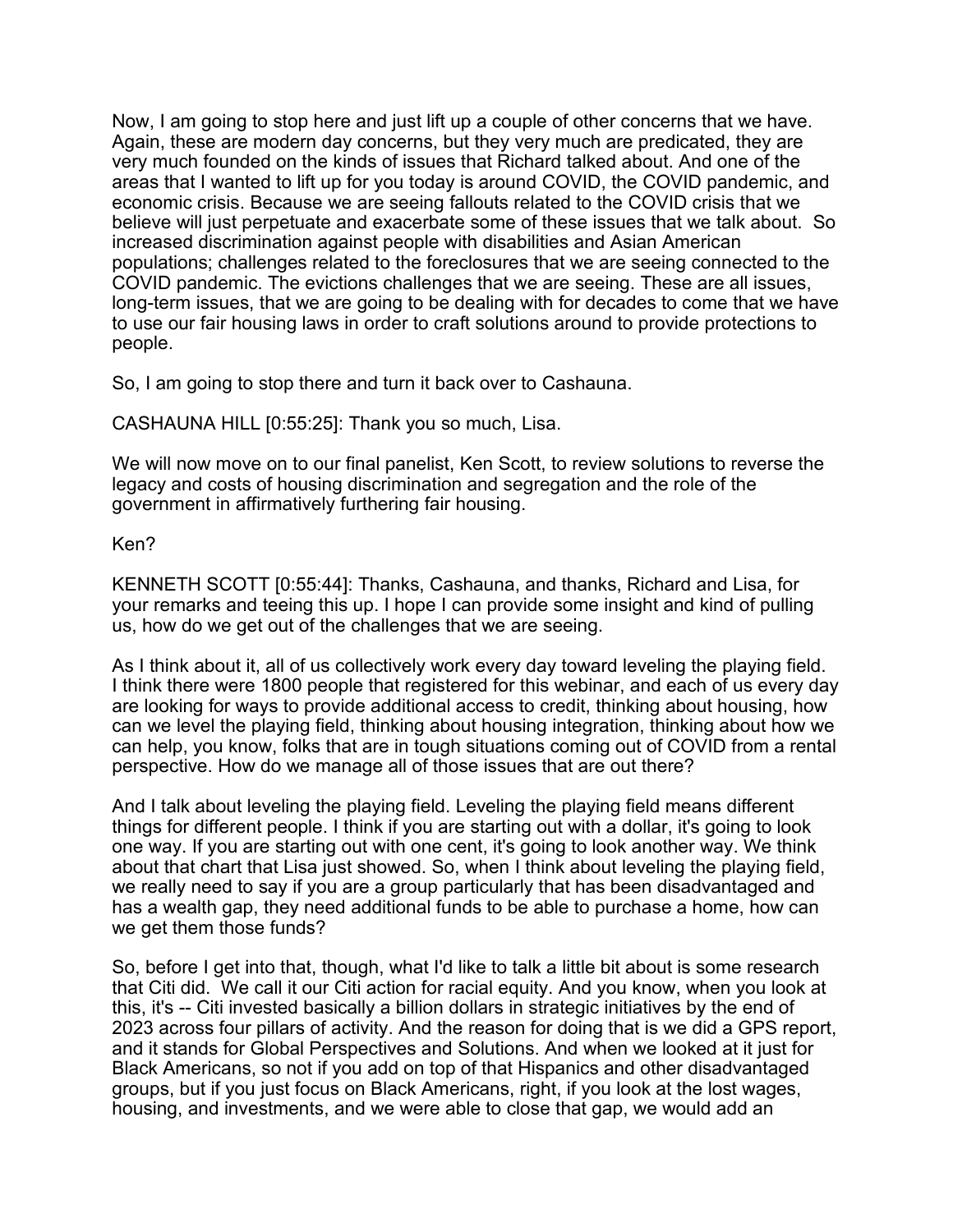additional \$5 trillion to the US GDP. Think about that. That's \$5 trillion if we are able to level the playing field in a meaningful way where we can get more people benefitting from all of the wages, housing, and building wealth in a way that moves the economy forward.

In 2020, as calls for racial justice intensified, Citi responded, again, as I said, with our Action for Racial Equity. We have strategic initiatives. They are based on four pillars. One is to expand housing and access to credit in communities of color. The other is invest in affordable housing and promote the growth of Black homeownership. The third is invest in Black entrepreneurship, and the fourth is looking within and strengthening our own policies and practices in order to become what we term an anti-racist institution. What that really means is looking at our company and thinking about where we may have our own systemic issues and making sure that we are addressing them as a firm, which will help us in achieving the first three goals that I laid out.

In doing that, we leveraged \$550 million for leveraging homeownership for people of color. We added another \$50 million in additional impacts on breaking down this billion, over a billion that we spent. \$350 million in procurement opportunities, and that goes directly to Black-owned businesses. \$100 million to support minority deposit institutions growth and revenue. And we gave a bunch of grants to various institutions to assist them in performing their very important work that's out there.

So, pulling that all together, we want to be part of the solution. I'll focus a little bit on some of the stuff we did in goal #3, which is the one that's invest in affordable housing and promote the growth of homeownership, Black homeownership. As I talked about, we committed \$200 million of equity to the preservation of affordable and workforce housing projects, with a goal to -- and I am looking at this, you know, to make sure we have Black investment managers. The co-managers were identified by Citi Community Capital, and those folks are going through an RFP process, where we are -- and they have an advisory committee where they are reaching out and thinking through what are the things that we can do to ensure that there's affordable housing and that we are committed to making sure we put this \$200 million where it should go.

Then we expanded our U.S. Consumer Banks Community Lending team and network of corresponding lenders to support Black and Hispanic homeownership. And Citi continues to invest in its digital mortgage capabilities to better reach all communities, including underserved markets.

Now, I am talking a little bit about what Citi is doing, but there are many other institutions out there that are doing similar things. We are not the only group that's out there. I am sure if you look at JPMorgan, they are doing it. If you are looking at Wells, they may be doing it. There are other institutions doing similar things. I think my more point is we need to all work together. We are all cogs in this wheel, and if we all work together, we can level this playing field in a meaningful way and narrow the wealth gap for all communities.

So, shifting gears, you know, thinking through what are some more things that we can do that are targeted, and particularly for the group that's on this webinar, first is, you know, I think we can have more effective investigation and enforcement of the fair housing laws. The fair housing laws are an important tool, both the Fair Housing Act,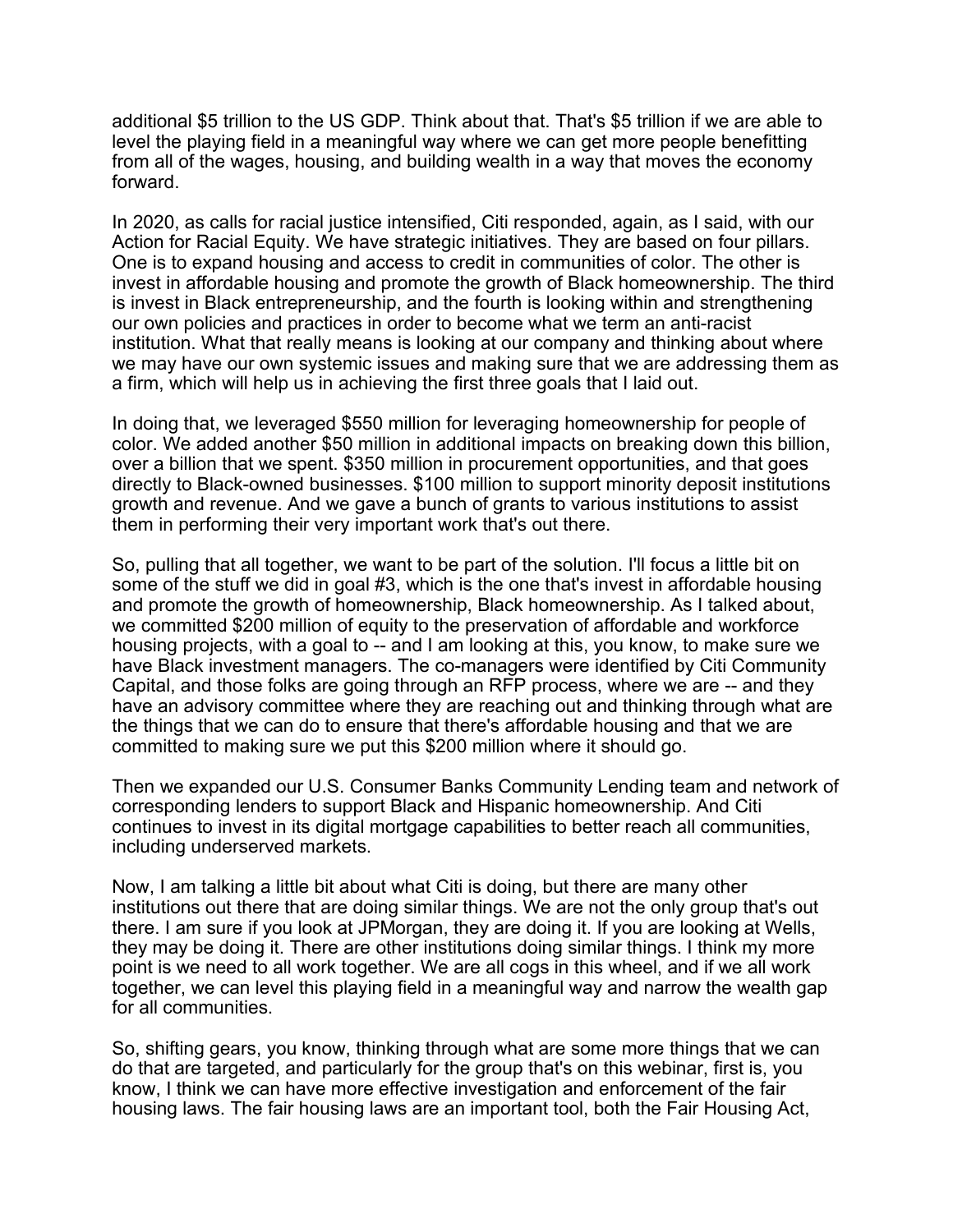the Equal Credit Opportunity Act, you have the local/state laws that are out there as well. And we can do this by continuing to increase support for the fair housing assistance programs, state and local fair housing agencies. Each of you that are out there on the ground, I have worked with many of you. You are all out there pushing the boundaries, ensuring people are getting access to housing, access to credit, and challenging the status quo. I think we need to continue to challenge the status quo at every level.

Increase support for private housing organizations to investigate complaints. But also to conduct systemic regional and national investigations. Right? The more investigations we have out there, you know, and the more look at the systemic underlying issues that are causing some of these disparities that we are seeing -- Lisa went through one focused on the appraisal industry. We need to look at each aspect of what may be driving these wealth disparities and think about how do we improve them and challenge some of the things that are going on in the system to open it up to more people.

Another one is improving increased training for HUD and FHAP investigators, and we are doing that today. Then improve outcomes in hub and FHAP cases. I think that's an important one. These cases, I worked with them when I was at DOJ. People submit cases to HUD, fair housing cases. I have looked at them. The injunctive relief. We need to get it out there that if you discriminate, there are going to be penalties for it. And I think about one of my favorite cases that I did when I was at Justice. The lady, I won't call her name or mention the name of the case. But this lady was aware of her rights, and she called to get a home that was advertised, African American woman, and was told it wasn't. She felt a little suspicious about it, and she had one of her White coworkers call, and a house was available. She had a Black coworker call, and the house was unavailable. She did her own testing, similar to what you guys do. She filed her HUD complaint, it ended up on my desk, and when we investigated it, it ended up settling for \$35,000 for her, which was meaningful money, allowed her to buy a home for her and her daughter. I mean, that changes lives. The work we do changes lives. It sent a significant message within that community to the landlords that, listen, you cannot discriminate. So, the work we are doing is very important.

The other piece of this is things change year to year. HUD has historically done their housing discrimination study -- I know last year we didn't get that done because of COVID. I think it's important we continue to do these studies. Look at the changing environment year over year so we can be very targeted in how we think about what we need to do, not only from a fair housing group perspective, but also from our financial institutions that are out there. The more we understand about what's going on, the more we can be targeted also in how we work to address some of the inequalities that are out there.

Next is, you know, this -- I can't overemphasize. Richard talked about this. A lot of what happened was really driven by decisions made by the government many years ago that created the segregation that we continue to see today. And this is where the affirmative housing act, the FFAH, where we hold local communities, governments, and you've got to have that plan, if we see segregation, we see zoning laws that are out there, they need to think about it. Those local communities that have federally funded programs, we need to put their feet to the fire and make sure they are thinking about how do they address any systemic issues within their areas that may create the segregation that we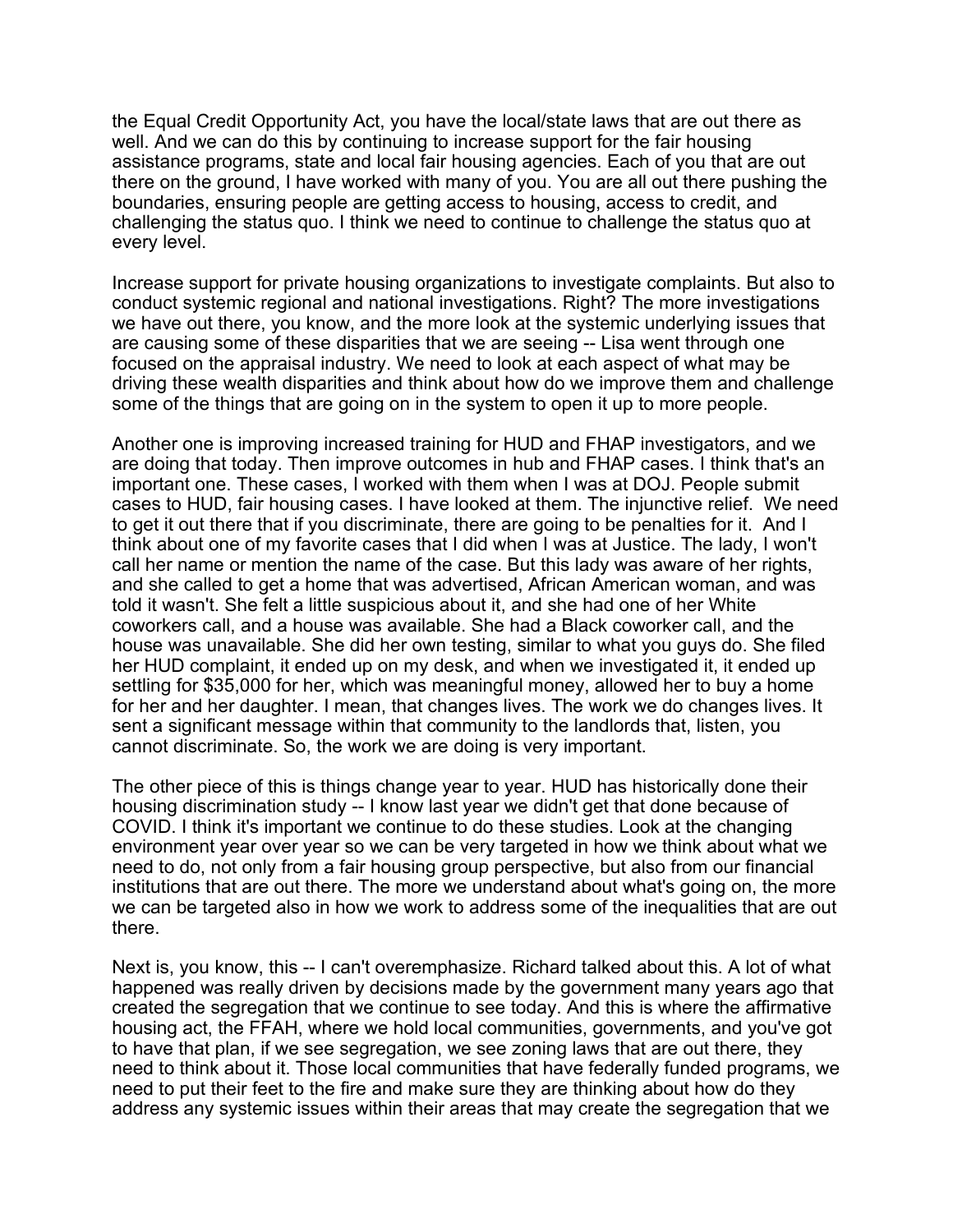have seen.

Lastly, what are some of the solutions that the financial industry can do? And I talked a little bit about that, but ensuring we have banking services and credit in communities of color. I know there is a lot of talk about bank branches, and they are an important tool, but there's also digital. I mean, not many of us actually walk into branches anymore, but making sure, you know, we are creating products and access, not only in our branches, but through digital and other places, all institutions should be thinking about that.

Then looking at our credit policies, and you know, the ECOA, HUD has come out and talked about special purpose credit programs, that it does not create a conflict with the Fair Housing Act. The OCC has come out and said it. Institutions that may have been reluctant in the past. I think you are going to see a plethora of them come out with special purpose credit programs. Those programs will provide additional access to credit. And we are not only seeing it in the mortgage space. There's a lot of discussion in the small business space and among all of the institutions.

And then thinking about you need that down payment. Where's that funding for down payment coming from, and how can we create programs that are targeted to the historically disadvantaged groups and ensuring that they have those ability to have the down payment and closing costs to be able to get into homes. Because we know once they get into the home, that builds wealth and builds communities.

And then the other piece is continue to look at our processes. Look at the appraisal process. How can we improve it? Look at our underwriting process. Look at our origination processes, challenge it along the way, and see how we can improve those to improve access.

And then lastly, Lisa talked about technology. Technology and AI, great tools. I am a huge fan of them. But you can't just put them out there without monitoring what's going on and using, looking at the outcomes. And if you see outcomes that are unintended, make sure you course correct.

You know, I think Lisa said it best, garbage in, garbage out. But we can definitely look at it and make sure that we are using it in a way that's meaningful.

With that, I will turn it back over to Cashauna.

CASHAUNA HILL [1:09:19]: Thanks so much, Ken, and thanks to all of our panelists for your words today.

So, we are going to move into our question-and-answer session, and actually, Ken, I will stick with you and/or Lisa for the first question, then I'd love to have Richard address this lastly because I think it will tie nicely into a follow up question that we have.

So, the first question is something I think that's very common in conversations like this, and we have an attendee asking what they, as one individual person, learning all of this, what can they do to help make a difference?

KENNETH SCOTT [1:10:08]: I think look in your communities where you are today.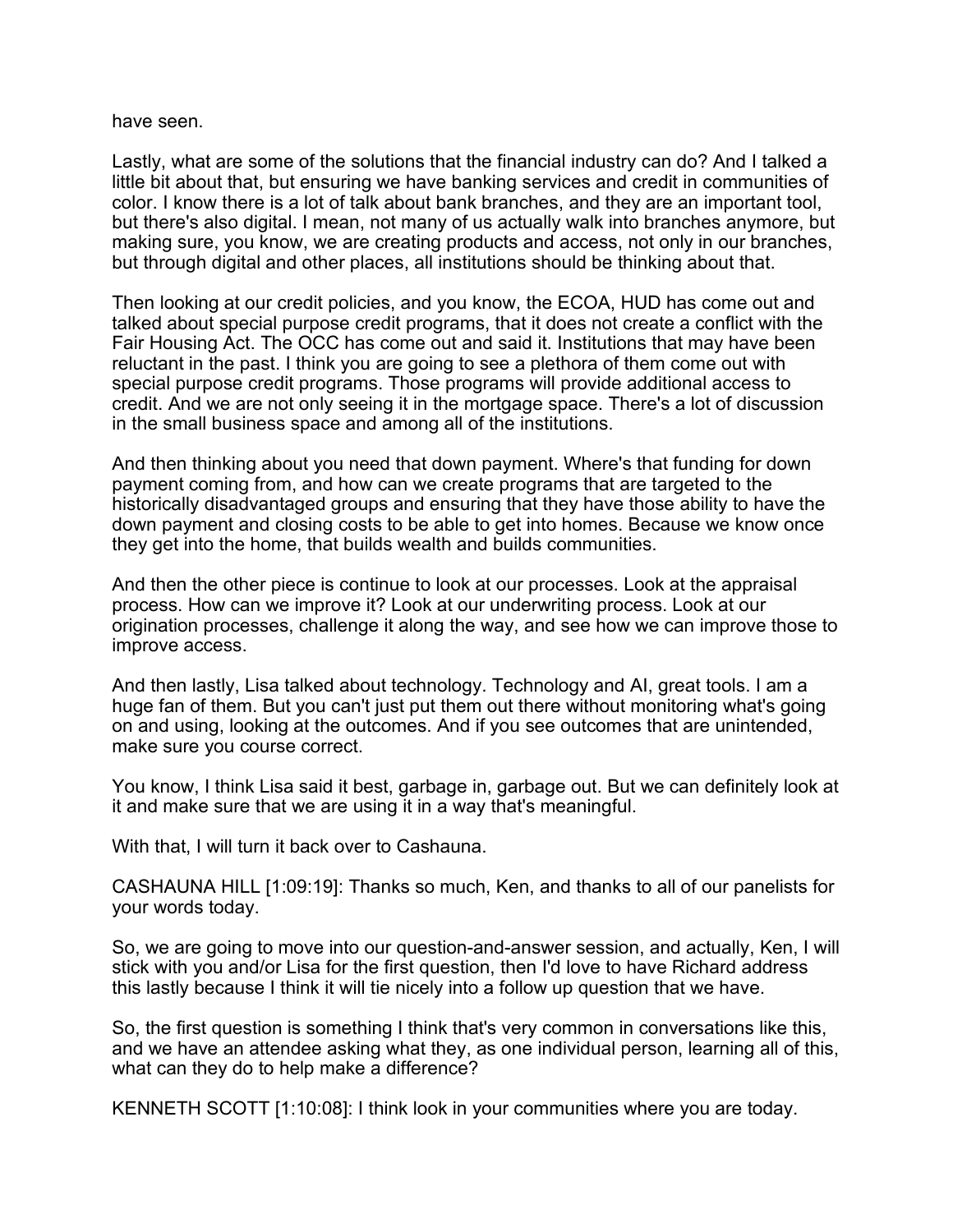Look at the things that are creating challenges for you. And you see the people walking into your doors and talk to folks. And when you -- if it's a housing -related issue, figure out a way to escalate it and make a change within each of your communities. And don't be afraid to use the system to do it. Right? If it is a credit related issue and it impacts an institution that is doing a lot of work in your area, reach out to those institutions and have the conversation with them and say these are the things we are seeing that you may be doing that may be impacting our communities negatively. I know we want to hear it. When I get those calls, I -get - you know, Lisa will pick up the phone and call me and say Ken, I am hearing this, or I am hearing that. What do you think? And when I get those calls, I love to get them because it means -that - you know, I can't be in every community. All the banks can't be everywhere every day. So- all of you are our ears on the ground. And coming back to us and letting us know what's going on, it creates some opportunities for us to shape how we respond to those things going forward.

## CASHAUNA HILL: [1:11:24]: Lisa?

LISA RICE [1:11:25]: Yeah, Cashauna, thank you for the question. And I know that these issues can seem daunting, right, because we are talking about systemic challenges. And we have this questioner asking: What can I do as an individual person to help advance the ball on these systemic issues?

And I appreciate everything that Ken has laid out and agree with it wholeheartedly. I would add that people can become a part of organizations that are change agents. You can join NAFA. You can be a tester. You can individually sign up to engage in activities, volunteer for a local fair housing organization, or participate in testing activities in another way. You can spread the word about fair housing issues. You can direct people on where to go if they raise concerns about fair housing issues, directing them, either to a local fair housing organization or to the Department of just or the Department of HUD to get assistance. And you can also speak up and speak out. Oftentimes you have heard civil rights leaders like Dr. King and others talk about how silence is really being a part of the problem, that complacency is really being a part of the problem. And so, if you don't speak out when you see something happening that is discriminatory – discriminatory, then you are being part of the problem. Sometimes it's hard to find your voice, especially if you are the only person in the room speaking out, but there are ways to do it. And I think that oftentimes -- and I have been there. Trust me, I have been there. Even though I am a civil rights activist, I have been in rooms where I felt like I was the only person. But when I spoke out, I found other people found their strength and their courage to speak out as well.

So appreciate that question, and again, realize that we are dealing with specific issues, but there are ways that we, as individuals, can push back.

CASHAUNA HILL [1:13:58]: Thanks, Richard. I would like to pose the question to you as well. Just because I have some knowledge of some of your thoughts around this, I would like to ask you to also share, you know, do you have any ideas about long-term solutions to the kinds of inequities that we are talking about today and how can individuals engage in some of those solutions?

RICHARD ROTHSTEIN [1:14:24]: Cashauna, you could answer this question as well as I can from the work we are doing together.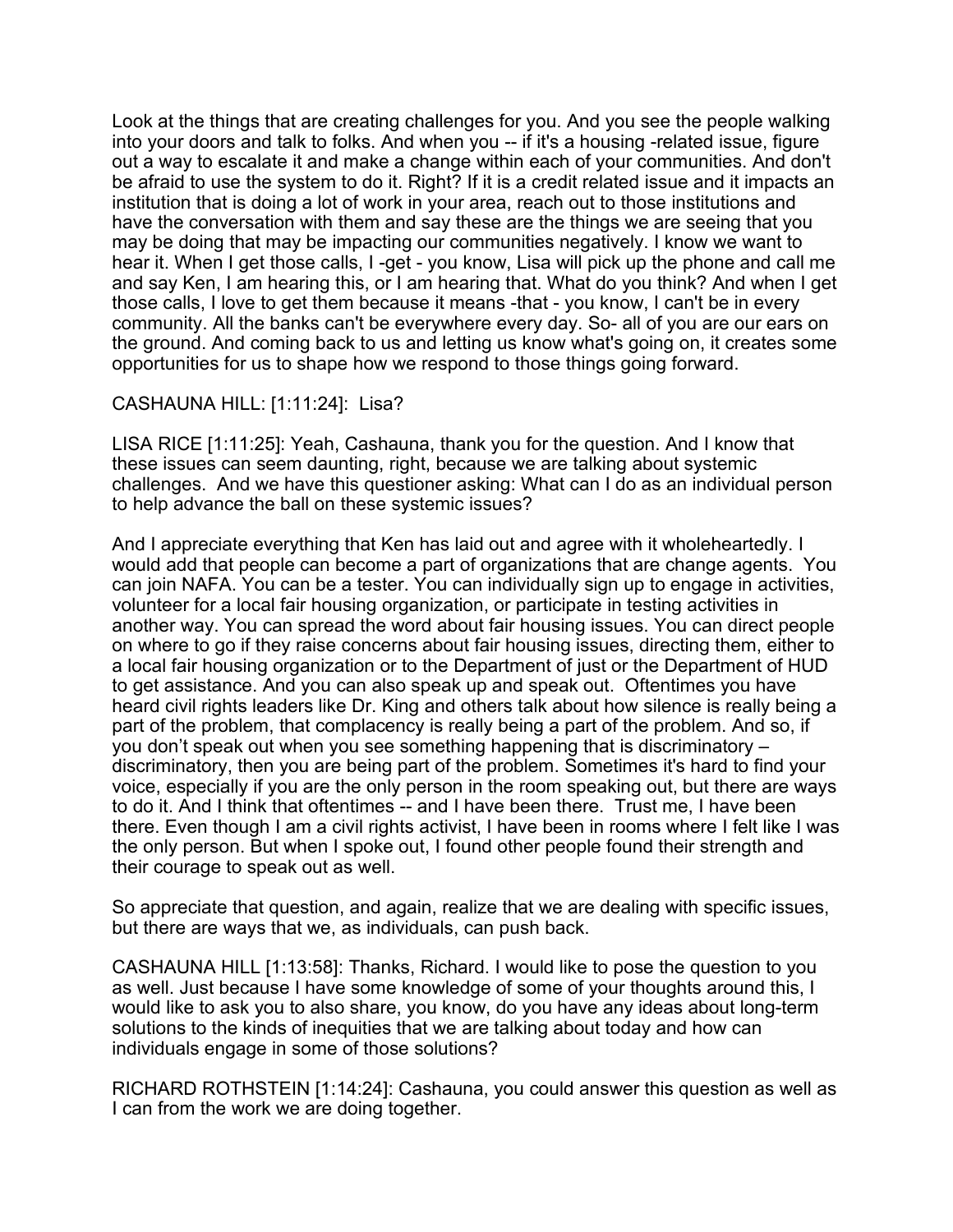CASHAUNA HILL [1:14:29]: That's why I asked you.

RICHARD ROTHSTEIN [1:14:31]: As I mentioned earlier, there's no political support to really do the things that need to be done to make a big change. The only way to build that political support is with a civil rights movement. Like we had in the 1960s. Of course, the tactics aren't going to be identical. But let me give you an example.

One of the important causes of ongoing impoverishment of Black homeowners in Black neighborhoods is the talk that our property assessment system I-- am not talking about appraisals; I am talking about assessments done by county assessors. Our property assessment system is discriminatory in effect. Not in intent, but in effect.

For example, when assessments aren't done on a regular basis, really annually, it's inevitable that African American homeowners are going to pay more property tax on homes of similar value than White homeowners will for the simple reason that homes in White neighborhoods appreciate in value faster than homes in White neighborhoods do. What that means is if you don't do an assessment on an annual basis, the difference between the market value of a home and the assessed value on which taxes are paid is going to be greater in a White neighborhood than it is in a Black neighborhood. African American assessments are going to be closer to their real market value, their real assessed value as market value, they are going to be closer.

In White neighborhoods, the assessed value is going to be lower than the actual market value simply because the values, the market values, are rising faster.

Well, this has been going on for years. In The Color of Law, I wrote about this being documented by the federal government in the 1970s, that African Americans were paying more property tax than they should be, paying a bigger burden to finance schools and libraries and fire departments, all things that are financed by property tax.

Well, how do you fix this? I am not talking about how you fix it going forward. I am saying how do you get compensation to all of the African Americans in neighborhoods which have been over assessed relative to their property value for the excess property taxes that they have paid, in many cases people have lost their homes because they couldn't pay the excess property taxes that they should not have paid. Well, again, the tactics may be different, but - and we'll have to see in different neighborhoods how it develops, but there should be marches on city halls demanding refunds to African American homeowners It can't be done legally. There's no legal basis for doing this. You can't sue. There's nobody to sue and no way to prove that any individual -home - all you know is averages, and there have been lots of recent academic studies to do it. So- we need a new civil rights movement. And that's going to engage tactics that are appropriate now. There's lots of stuff that I don't understand about all this Internet stuff and social media that we couldn't do in the 1960s. But we need a civil rights movement that's going to take aggressive action to demand that kind of compensation.

Well, as Cashauna alluded to, she and I are working with a group of national civil rights leaders to try to create something we call a Redress Movement that will send organizers -- not policy experts. We know what the policies are. Send organizers into communities to create biracial committees of people who want to redress segregation to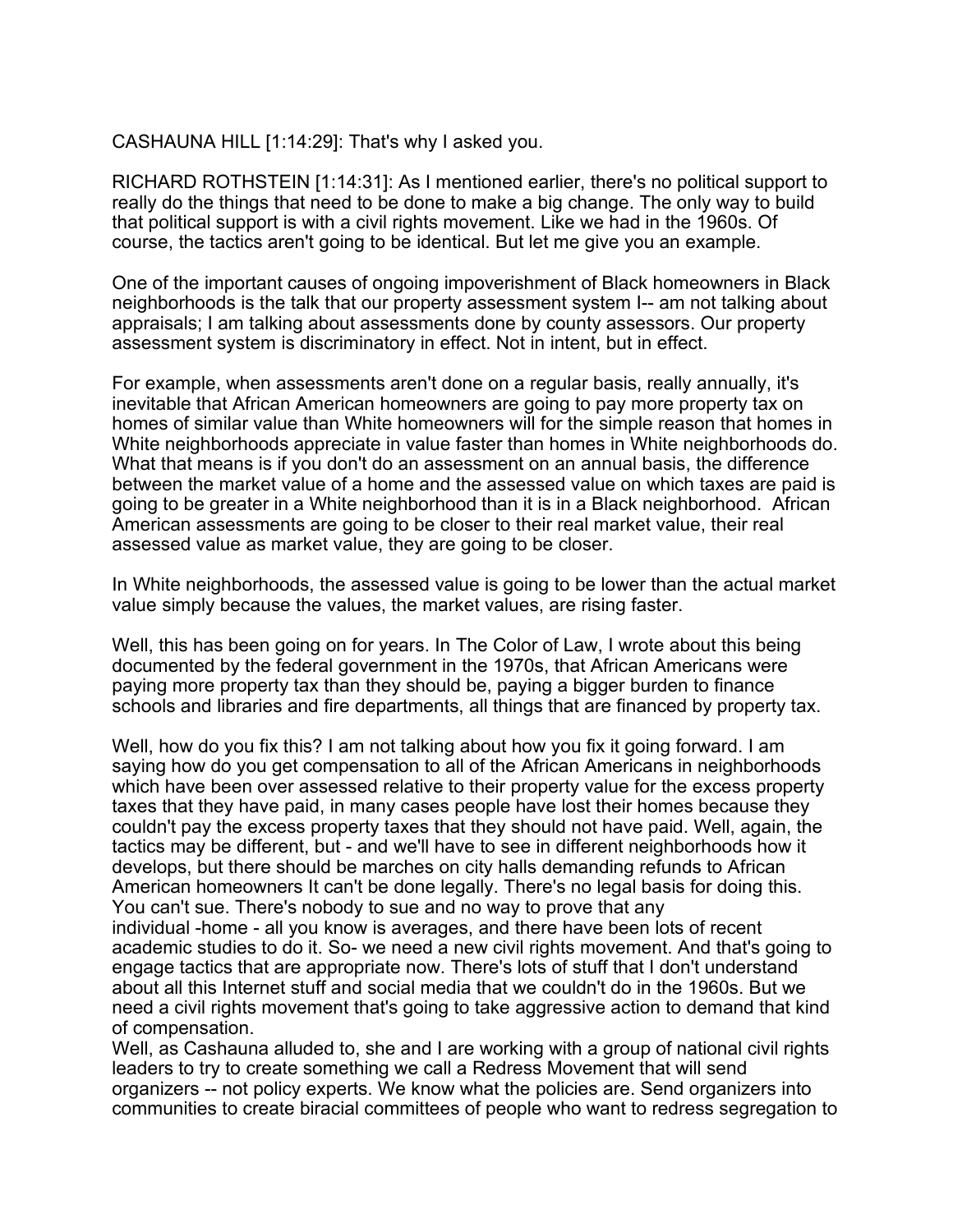engage in active work to achieve some of these remedies. And I just picked that one at random. It's no secret, I am writing a new book about what we can do to redress segregation. It's not going to be about national policy. What the book is about is what local activists can do, actions like the one I just described, to try to narrow racial inequality.

CASHAUNA HILL [1:18:57]: Thanks, Richard.

I'd like to open this one, this next question, up to anyone on the panel, and it's a question about source of income discrimination when it comes to housing choice vouchers. And for attendees, the housing choice voucher program used to be referred to as Section 8, so that may be a name that you are more familiar with. But we are talking about voucher holders. And the question is how do we address the lack of access that voucher holders have to housing? And the attendee who posed the question has noted that housing providers and governments regularly accept federally subsidized, federally insured mortgages, tax credits, and other form of assistance to build or rehabilitate housing, but it's still perfectly legal in some places for landlords to not accept housing choice vouchers when these are all government subsidies. And so how do we address the lack of access that housing choice voucher holders have?

LISA RICE [1:20:06]: I can kick that off.

There are a number of ways to do it. You are finding that a number of jurisdictions are adding source of income protections to their fair housing laws to prohibit discrimination. We do that here in the District of Columbia. They have just done it in Virginia. So, there are a number of states that have these protections on the books. And I think that those states can be growing.

Unfortunately, we do have some states, like Texas, that have passed ordinances that would prohibit the state or even prohibiting a local jurisdiction from passing source of income protection legislation. And there, you know, I yield to my friend, Richard, who says we need to get out in the streets and start marching and protesting these prohibitive actions.

But the other thing we can do is call on our industry friends to help us out here too. I mean, you think about it from this perspective, most of the mortgages -- most people who are buying multifamily homes are getting mortgages to do that. Because most folks just can't go out and pay cash in order to buy an asset. Even if you are a company, you are getting a mortgage to go out and buy a multifamily unit. So, what if all lenders -- what if the GSEs -- Fannie and Freddie -- placed a requirement in their contract stating that if you get a loan from us, you have to accept housing choice vouchers? You can't discriminate against people who use housing choice vouchers? That would go a long way to opening and expanding opportunities for people.

And then the last thing that I will say is that we can, in some limited fashion, use existing fair housing laws, like the Federal Fair Housing Act, to tackle discrimination against people who use housing choice vouchers. And the best way we have been able to do that is using the disparate impact component, the disparate impact provisions that are allowable under the Federal Fair Housing Act.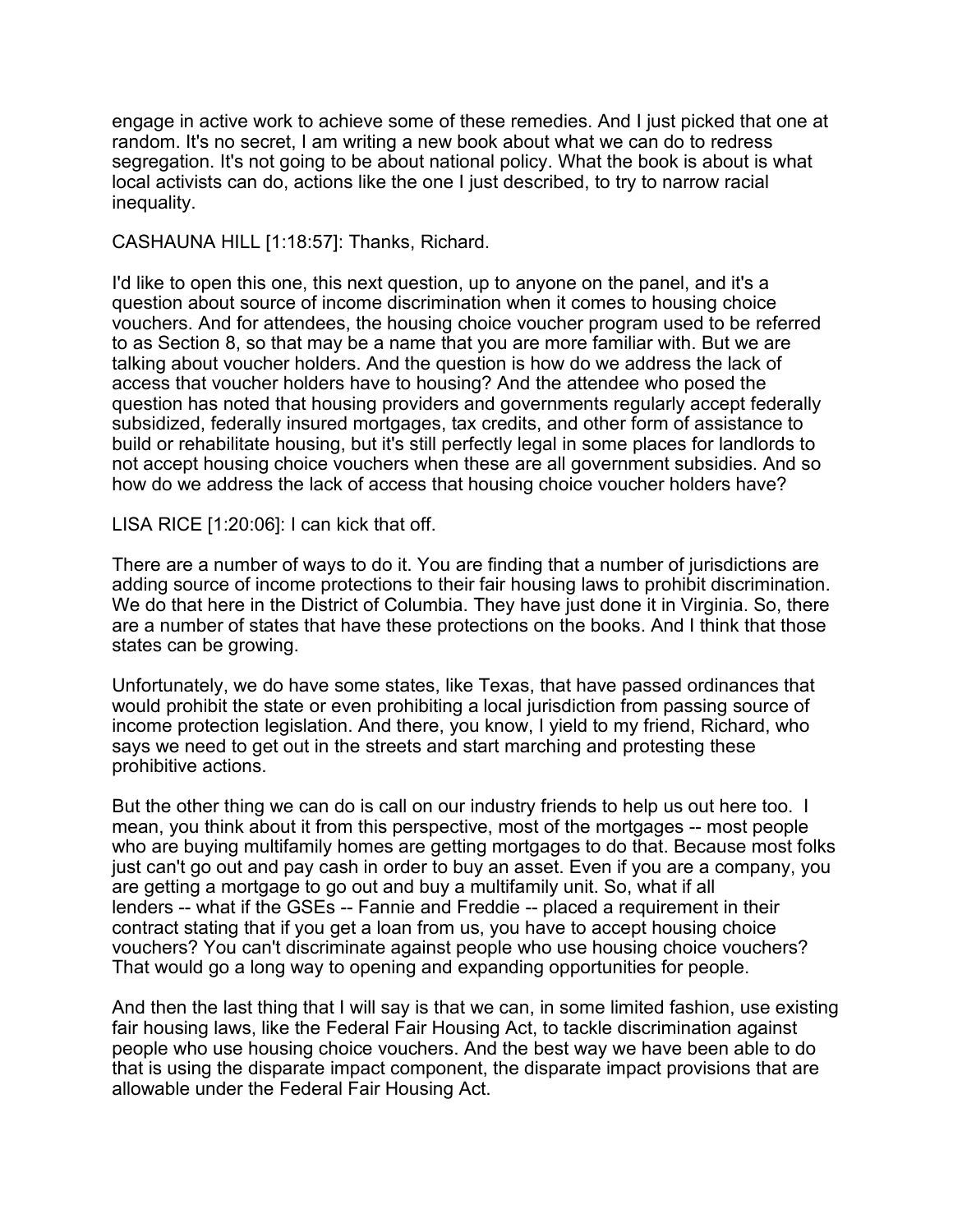CASHAUNA HILL [1:22:36]: Thank you, Lisa. Ken or Richard, anything to add?

KENNETH SCOTT [1:22:39]: I think Lisa covered it very well. I see a lot of this in the news right now.

RICHARD ROTHSTEIN [1:22:52]: Well, I have one thing. We shouldn't forget that no matter how much we reform the existing housing choice voucher system, only one quarter of the households that are eligible for housing choice vouchers and that should get them get them because it's not an entitlement. It's based on an annual appropriation.

When it comes to deduction of property taxes and state taxes on homes, that's a middleclass entitlement, and if you own a home, you are entitled to deduct your property taxes from your federal income tax. When we come to lower income families and we have a subsidy, you are not entitled to get a section 8 voucher, even if your income qualifies you for it. The Congress decides to appropriate a certain amount of money, and they only appropriate enough for one quarter of the eligible families, and that's what they do. That's a political issue. It's not something that can be changed by administrative rules. And we need much more education in communities about this and much more mobilization, and I want to emphasize, it takes mobilization of both Whites and Blacks. Because African Americans in this country do not have sufficient political power to accomplish these changes on their own.

We had 20 million Americans participate in Black Lives Matter demonstrations in 2020. 20 million. Unheard of. And most of these people were White. They were often led by African Americans. They were White. What did they do? They went home and put Black Lives Matter signs on their lawns and windows. That's our failure. Those people who demonstrated, 20 million of them for Black Lives Matter, are an enormous potential political force that needs to be organized. And maybe we could expand the number of housing choice vouchers, the number of families that can get them, limited though the regulations are.

CASHAUNA HILL [1:24:03]: Thank you. Relatedly, there are a few questions and comments in the Q&A box around the topic of affordable housing, subsidized housing, public housing developments, mixed number developments. And the question is how can advocates nudge, you know, statewide agencies that fund affordable housing through primarily the low-income housing tax credit program, how can advocates nudge those agencies to fund affordable or subsidized housing in well-resourced neighborhoods of opportunity and not just in high poverty communities of color, as many agencies continue to do across the country?

Richard, would you like to start?

RICHARD ROTHSTEIN [1:26:02]: No, because - well-, I am just going to repeat myself. This, again, is a political issue. You know, if you want me to, I'll take a minute to do this, but you know, I gave a talk once in Kansas City. I have given a lot of talks. And I was on a panel at the end of the talk with the Mayor of Kansas City talking about the zoning rules in Kansas City that prohibit exactly what you are talking about, the placement of affordable housing units, LITEC units, in the higher opportunity neighborhoods of Kansas City. And I said to him, well, why don't you change the zoning rules? He says,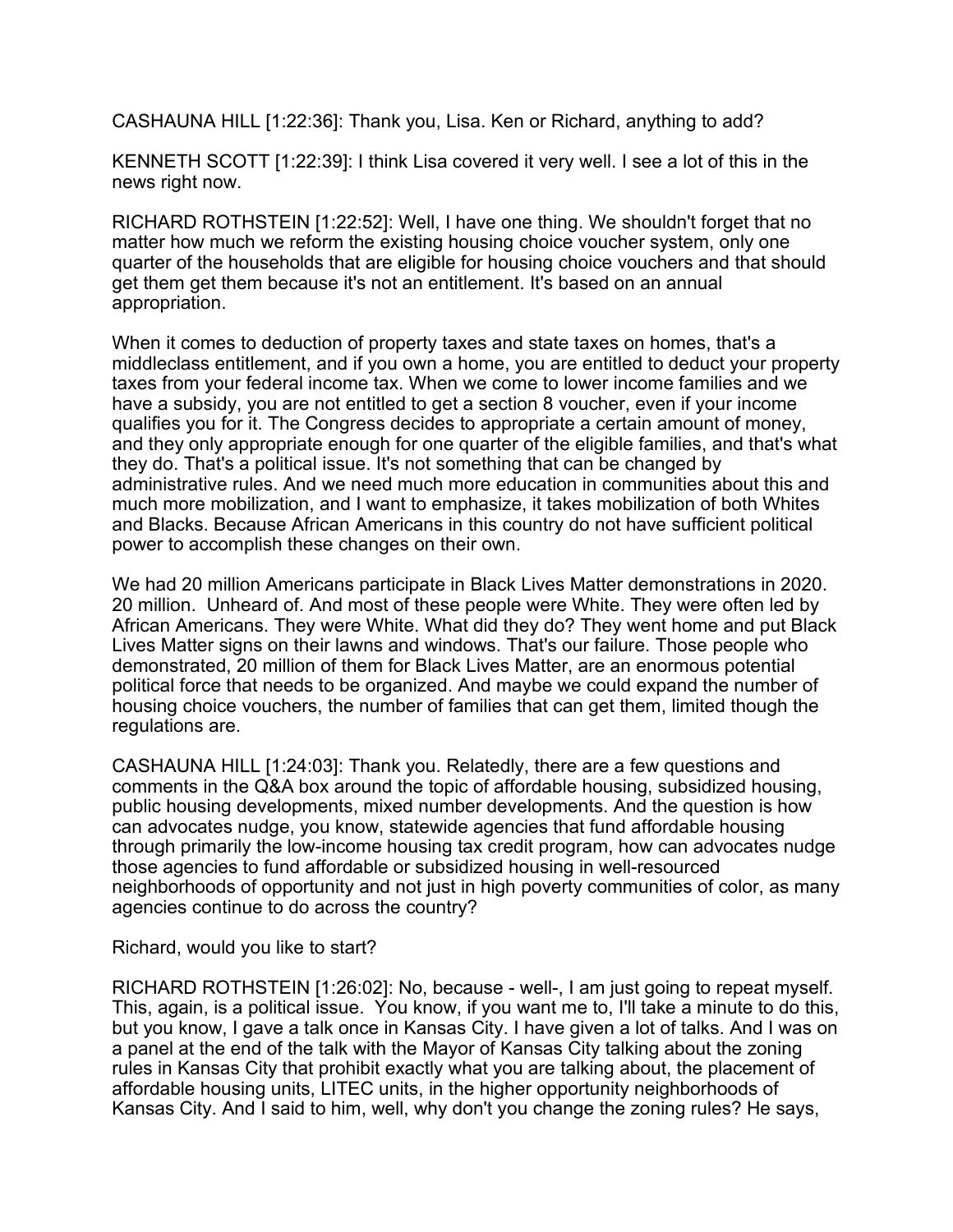well, I don't have the votes. There are 13 members of the City Council, and I think only 4 of them would support a change in the voting rules. And maybe 5, but 4 probably. And I said, well, if you had to list which of the remaining City Council districts might be willing to switch the Council people and vote for the change in the voting rules, I said which ones would it be? I might be remiss remembering, District 4 and District 6. This was before the pandemic when I was actually going to meetings. It was a meeting of about 300 supporters of affordable housing. So, I turned to them, and I said, well, how many of you live in District 4 and District 6? And about 50 people raised their hands. Well, those 50 people, instead of - not instead of. I don't want to minimize what they -do - but instead of writing proposals about affordable housing should be working towards changing the Council. If they did that, it might be possible to get more affordable housing in -higher opportunity neighborhoods. You asked me to do it, so I am doing it. I am repeating myself. Fundamentally, this is a political problem we face, and we have the potential to take advantage of the political opportunities that we are not taking advantage of. We are having a more accurate and passionate discussion about race that we have ever had before in American history. More passionate, more accurate than ever before. And it's a shame that the only thing that the people are doing about -it - this is an -exaggeration - the only thing that multiple sclerosis people are doing about -it - I am not talking about policy experts, but ordinary -citizens - is- putting signs in their windows and maybe complaining about what their deeds say, which doesn't create a single opportunity for a single African American family.

CASHAUNA HILL [1:28:50]: Lisa, any thoughts on that question of how advocates can engage with state housing finance agencies that are making decisions on where affordable housing will be placed to ensure that affordable housing is spread across neighborhoods in an equitable manner?

LISA RICE [1:29:10]: Yeah, it's a great question, and I think there are myriad options that people can use. I don't think that there's one panacea. Right, Cashauna? Because every situation is different, and Richard has talked about how important it is to engage community stakeholders to get some of this work done. So, I would be remiss if I didn't say that we haven't had success using the law in order to open up and expand opportunities in communities who did not want to do that. The Yonkers case is a great example. The Westchester case is another great example of that. But I will also share -- and we should use the law. But I will also share that there is a component of the Fair Housing Act that Ken talked about, the affirmatively furthering fair housing provision of the law is very underutilized and can be used to leverage political power and give people voice to engage in these kinds of activities that Richard was talking about.

I will never forget when I lived in Ohio, the heartland, and there was an affordable housing developer who wanted to develop an affordable housing unit in a very, very well-resourced community in a city in Ohio. And there was widespread opposition to it. All of the neighbors came out to all of the City Council meetings, they came out to the county commissioner meetings to oppose the building and development of this unit. And one of the county commissioners reached out to me and said hey, you -know - he- was a Republican, and he said I don't want to see you again.

Now, here is the power of engagement and relationship. He said I don't want to see you and you call me a racist. Right? So that was about the relationship that he and I had.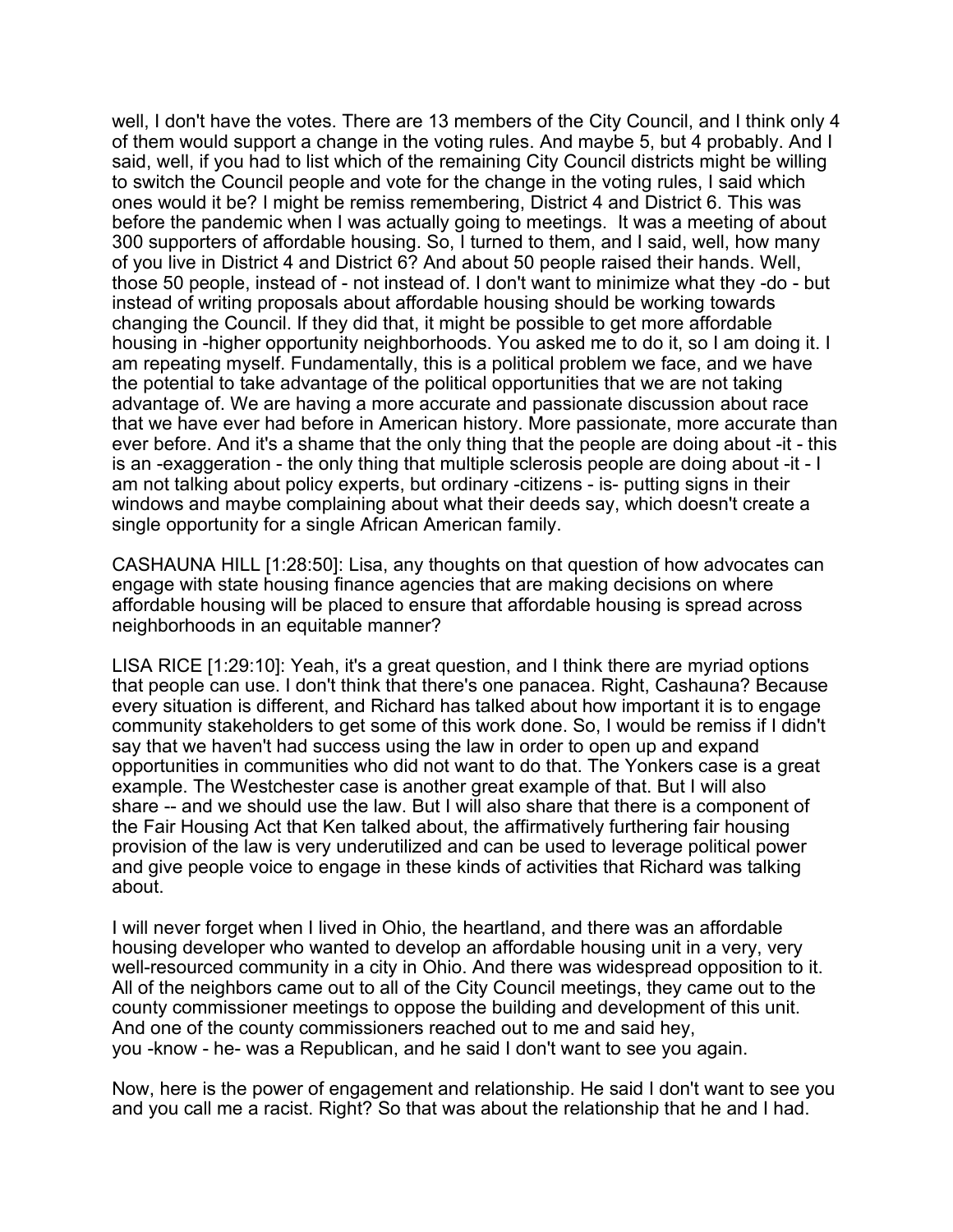He said I don't want you to call me a racist because I am not a racist. I want to meet with you, and I want to talk with you about why I don't want this development in my neighborhood.

We met. We talked. And I more I was able to give him facts about the development, talk to him about what it really meant in terms of expanding opportunities for people in our community, but also for the residents in his district, he began to get it. He understood it. And he then supported the measure. And once he supported the measure, it turned the tide, and that development now exists in Lucas County, Ohio.

So, I think what I am trying to convey is that we have to use every single tool in the toolbox. We did not get to where we are by people who were opposed to racial equality and equity. They didn't just use one way, one tool, one means of creating these systemic inequities that we had. They used multiple means. And we have to use multiple means to fight back.

CASHAUNA HILL [1:32:47]: Thanks, Lisa.

Ken, did you have any thoughts on that?

KENNETH SCOTT [1:32:50]: No, I think that covered it. Thank you.

CASHAUNA HILL [1:32:52]: Okay. Thanks.

So, we have several questions about appraisals, so we'll just take a moment to move into that topic. And the first question on appraisals I'd like to start with for anyone is the wealth gap won't be narrowed just by increasing the numbers of Black and brown homeowners if the homes that they own are undervalued when appraised. So, what can be done regarding the appraisal industry and discriminatory appraisals other than individuals filing complaints?

KENNETH SCOTT [1:33:32]: I mean, I think I can take. From an institution standpoint, one of the things that institutions like the one I work for and that we do is make sure you are looking at the appraisals that are done within your institution and looking for language, like Lisa pointed out, on those appraisals. If you see it, make sure you are reprimanding those appraisers and perhaps not even using appraisers like that if we were to ever see them.

And the other piece of it is thinking through, you know, not just from one appraisal, looking at the comps that people are using and seeing if you are seeing a situation in certain communities where you are seeing some appraisers using comps a mile away, some appraisers using comps very closely, and seeing if you are seeing a racial disparity in how that's playing out. I think that's what we can do as an institution.

But this really is a broader issue. It's not an institution -by institution issue that we can ever really address. You know, individual institutions can try to do some of the things, like I laid out, but it really comes down to looking at the appraisal process and speaking to appraisers, who I believe many of them are actually well intentioned. They may not even realize, you know, unconscious bias plays a huge part in a lot of things that happen in the industry. And thinking through how do we have those conversations, like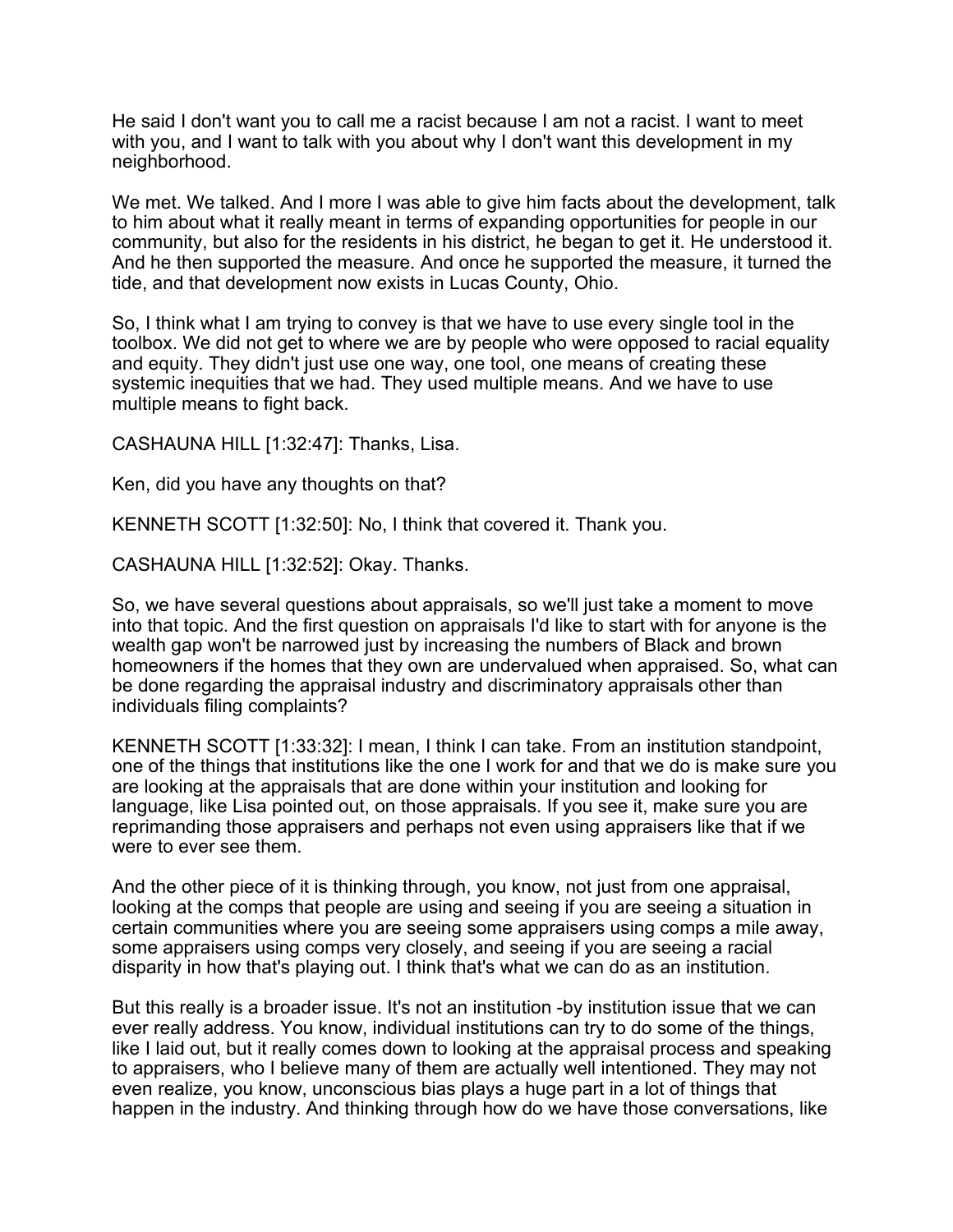Lisa just talked about that she had with that Republican council member and getting folks to understand that perhaps they may not even be realizing they are doing something that's impacting a group negatively. And do you that through training and other things that happen within the industry. So those are some of my initial thoughts on it.

CASHAUNA HILL [1:35:15]: Thanks, Ken.

KENNETH SCOTT [1:35:16]: I am sure she has ten more things to add to that.

LISA RICE [1:35:21]: No. What I would really love to do -- can I share my screen again, Cashauna?

CASHAUNA HILL [1:35:26]: Sure. Yep.

LISA RICE [1:35:28]: Okay. Thank you. Because I want to tee up an issue that Richard and Ken and I were talking about in the green room. What I hope you see is a graphic that attempts to depict some research that we did in the aftermath of our investigation into how financial institutions were maintaining and marketing their foreclosed units. So these are called real estate owned properties or REO properties. So, these are properties that have gone through the foreclosure process, and the bank now owns the property and has to maintain the property. And of course, in the aftermath of the foreclosure crisis, the REO inventory of financial institutions swelled. I mean, it grew voluminously. And what we found was that there were differences in the way that banks were managing and marketing their foreclosed units. There were huge discrepancies based on the racial composition of the neighborhood. And that is that assets that were located in predominantly African American and Latino neighborhoods were poorly maintained, while assets that were -owned - that were located in predominantly White communities were very well maintained. And this fed very much into -the - some- of the appraisal issues that we are noting because the appraised values of homes in predominantly African American and Latino communities really dropped precipitously in the aftermath of the foreclosure crisis. And we are seeing those communities are just now beginning to gain back some of that equity that they lost.

Homeowners in communities of color were disproportionately upside down. That is, they owed more money on their mortgages than what their houses were worth because of some of this. But one of the challenges we saw is that poorly maintained homes had a much higher chance of selling to investors, while well maintained homes had a much higher chance to sell to owner occupants. And you can see this is the City of Memphis. You can see the disposition of outcomes for REOs in predominantly Black and Latino neighborhoods. 70% of those homes were sold to investors. Conversely, in White neighborhoods, 78% were sold to owner occupants. That's a huge discrepancy. And that very much fed into some of the discrepancies that the challenges that we saw related to this whole appraisal bias issue, but it also fed into this phenomenon that we are seeing where investors are just buying up properties in communities of color and really making it challenging for hardworking families to be able to buy those homes. So, all of this is really interrelated, and I just wanted to share that, you know, that piece of information to maybe help our audience understand how all of this is intersectional and interrelated, and how resolving these issues isn't, you know, isn't -- it will require a complex and a multifaceted strategy.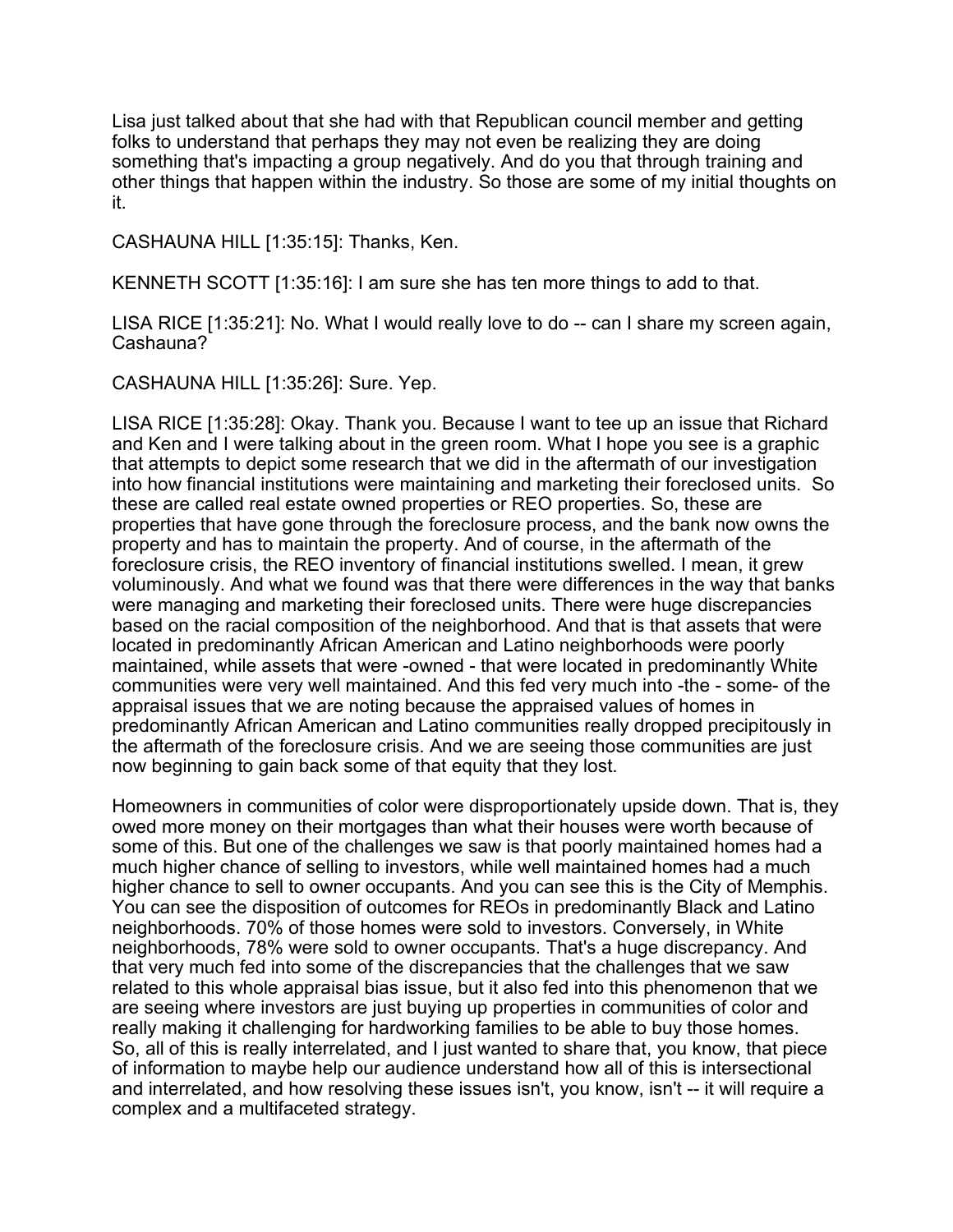## CASHAUNA HILL [1:39:41]: Thanks, Lisa

Richard, did you want to add anything about discriminatory appraisals and how there's still going to be an issue in terms of the racial wealth gap if we have more black and brown homeowners whose homes are not being appraised properly, so I don't know if you had any insight to add on that issue as well?

RICHARD ROTHSTEIN [1:40:07]: Well, let me say this. We have all these anecdotes about the African American homeowners who put up pictures of Whites on their walls and take down family pictures and get a higher appraisal. I don't think we should pay too much attention to these because these all take place in diverse and desegregated neighborhoods. It's hard to believe -- and in fact, we don't have anecdotes to suggest -- that the appraiser who goes into a Black neighborhood is going to be fooled by White pictures on the wall into lowering the appraisal. This is something that's happened. But we know that systematically, from that Freddie Mac study that Lisa referred to, we know that appraisals are discriminatory overall. Black neighborhoods, homes in Black neighborhoods are appraised at a lower share of their actual selling prices than homes in White neighborhoods. And this is the first -- this is a recent study. It's the first, I think, credible confirmation of the fact of what everybody suspects.

Well, given the fact that we now have as close proof as we can expect from this Freddie Mac study that appraisals are discriminatory, it seems to me that any African American homeowner should be able to get a reappraisal on demand. Banks should automatically get a second appraisal for any home in the neighborhood that we know is being systematically under appraised. And from that kind of reappraisal system, we can begin to develop a list of appraisers who are less discriminatory in their approach, and we should begin to draw from that list when we assign appraisers to neighborhoods where they are going to do appraisals. So, appraisers shouldn't be sent to neighborhoods that they don't feel comfortable in.

CASHAUNA HILL [1:42:12]: We'll move on. Thank you, Richard. We'll move on to a question about social media and discrimination using social media. And so Lisa, I'd love to have you start with this, if you don't mind. question is that landlords who are using social media -- you know, Facebook, Instagram -- they have the ability to discriminate prior to speaking to potential tenants maybe by looking at the potential tenants' social media, using Facebook Marketplace. The landlord can hide their identity. And so how do we meet this ability to discriminate head on as some advocates are seeing that social media has become, really, an additional way for landlords to pretty easily discriminate?

LISA RICE [1:43:12]: Yeah, it's a huge challenge. And we are working with some of these social media companies, like Facebook, et cetera, to try and develop new systems and mechanisms for mitigating discrimination. The reality is, though, that the determined housing provider that wants to engage in discrimination and use these utilities to discriminate will often find a way to do so.

Now, I will lift up the power of the corporate voice here and give a shout-out to our friends in the corporate sector who actually reached out to companies like Facebook to say we are not going to advertise on your site as long as you are enabling, you are willingly enabling advertisers to discriminate against communities of color.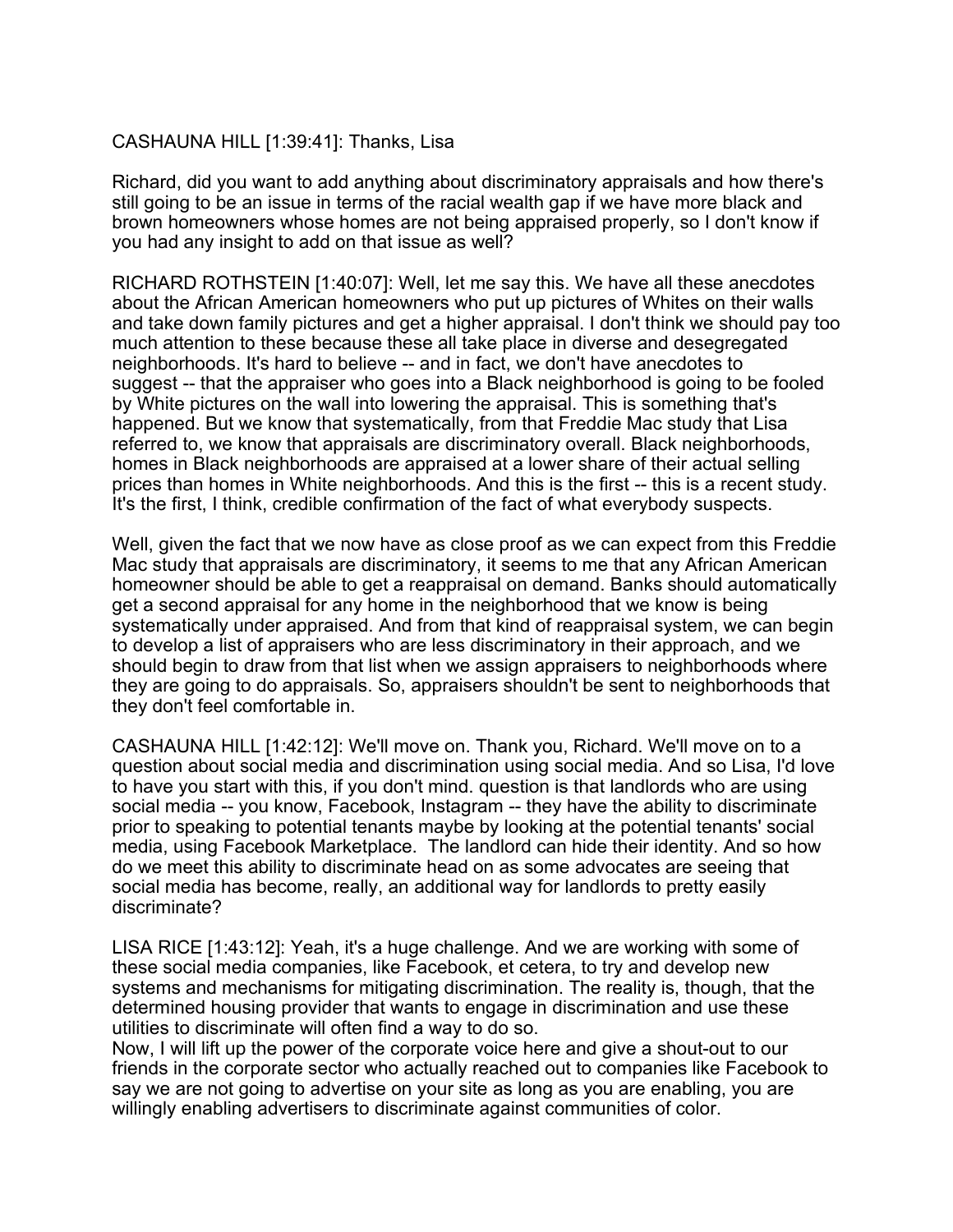That move compelled Facebook to go even further than it had done as a result of the settlement of our lawsuit with Facebook. So, one of the challenges -- and you are seeing this with sites like Airbnb, you know, where users on Airbnb are trying to circumvent that process and come up with ways to forgo their -- forgo the ability of housing providers to assess their identity. You know? So instead of having your face on your Airbnb profile, a picture of a flower or something like that. And that compelled Airbnb to actually change the way that it enables housing providers to look at and see consumers on the site. So, when you go to Airbnb site now, if you are a consumer and you want to rent a space, that housing provider can't see who you are. They don't know that you are a Black woman or a Latino man. They don't know that until after the deal is sealed, then they can see your full profile that you have made available to the public.

So, you know, I think as we continue to go, we'll continue to have to come up with new ways and mechanisms to mitigate and stave off discrimination on these sites.

KENNETH SCOTT [1:45:48]: Yes, so let me chime in on this. I think, you know, with regards to social media, I think it's here to stay. I think that institutions that utilize social media have a responsibility to understand how those social media sites work. And that can be really difficult to really get behind how they go about doing their targeting. And if you cannot get the information you need to make an informed decision as to whether or not a particular social media company is complying with the Equal Credit Opportunity Act or the fair housing Act, I think we as an industry have an obligation not to utilize them until we get that level of comfort as part of our third party management, as we would do with any other third party that we would work with. I think you are seeing more and more of that as people really get under and kick the tires of many of the social media companies. There are many out there that are stepping up and doing the right thing and changing their algorithms. And there are some that are in the learning process. And as they learn, they are moving along the pendulum that they need to get to where they can get the comfort that we all need to be able to utilize them.

CASHAUNA HILL [1:47:13]: Thanks, Ken. Richard, anything on social media and discrimination?

RICHARD ROTHSTEIN [1:47:19]: You are asking me about social media?

LISA RICE [1:47:21]: Yeah, Richard, tell us about all your social media sites.

CASHAUNA HILL [1:47:22]: I am just asking if you have anything to say on that topic, that's all.

RICHARD ROTHSTEIN [1:47:29]: No.

CASHAUNA HILL [1:47:30]: Okay. That's fine. Thank you.

So, there's now a question that I'd like to pose about credit. We have talked about this a little bit, and a couple of you mentioned that credit and credit scoring systems really are a major barrier for people of color who are trying to access housing. And so would love to hear from you, Ken, whether your institution is doing anything to address this issue; and then Lisa, whether NFHA is doing anything to raise awareness and address the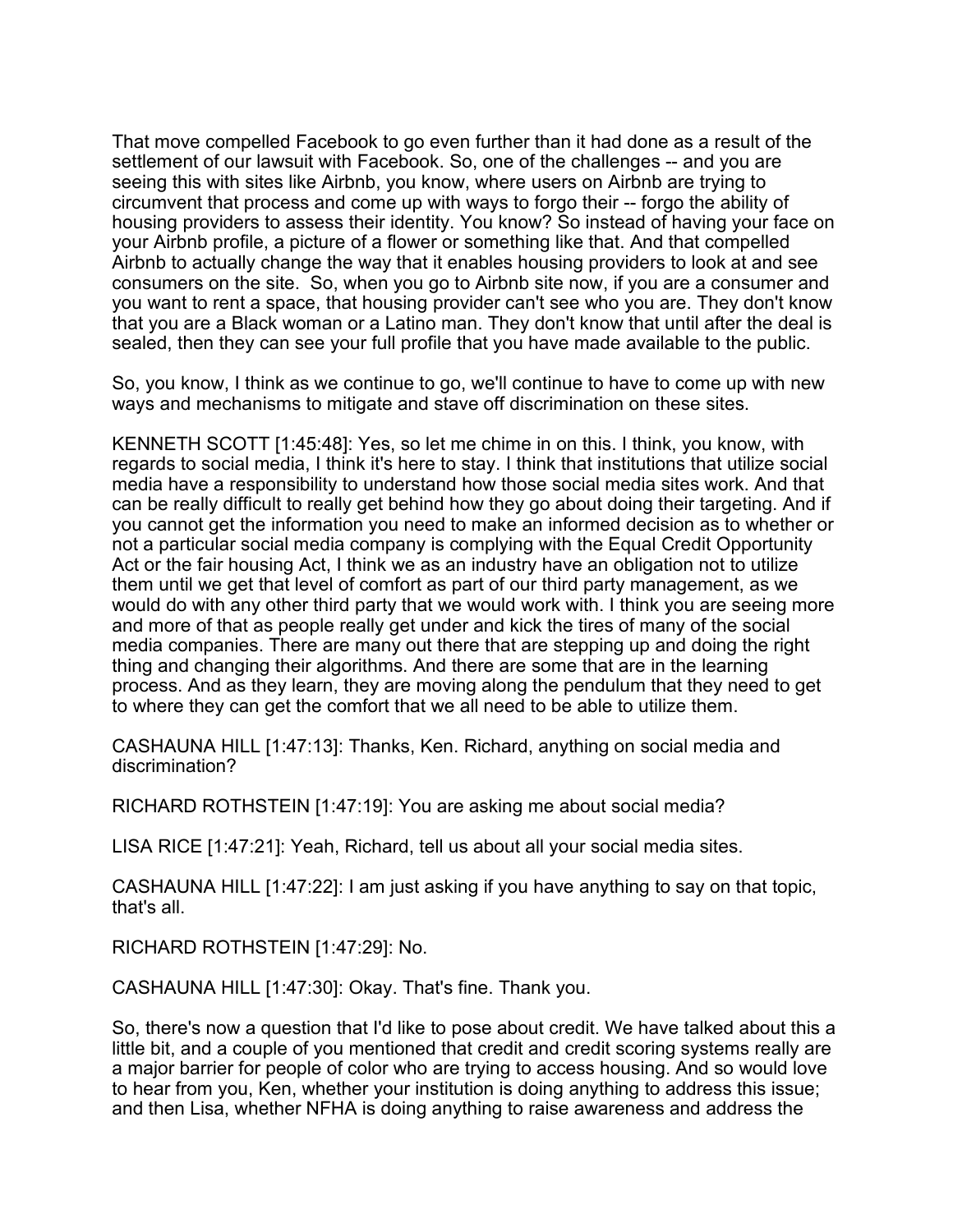ways in which credit scores are barriers for people of color attempting to access housing.

KENNETH SCOTT [1:48:17]: I will talk about it from a lending perspective. We use credit scores, Fannie Mae using credit scores, Freddie Mac. That is part of the mortgage part of the process. But like any other product we offer, we do a fair lending analysis of those products, and the conversation we have is how can we minimize any impacts that those use of any aspect, whether it be a credit score, an appraisal, any aspect -- how can we minimize the disparate impact of the criteria that we use to create as much access as possible for our products in a safe and responsible manner. And it's a conversation that we continuously have. I don't believe it's a conversation that happens at Citi. I think it happens at other institutions because I speak to my counterparts.

Now, do we always get it right? Is there more that we could push the needle? I think that's where special purpose credit programs provide a significant opportunity for us to really look at our current underwriting guidelines and say what are aspects of that that may be impacting a particular group? And whereas in a traditional sense you cannot modify your underwriting guidelines for any -- based on any race or protected class criteria, a special purpose credit program gives us the opportunity to look for ways that we can target particular groups that we may see that are being disadvantaged and make those tweaks in our underwriting guidelines that further opens up the door to folks that traditionally would not have been approved. And it really helps those on the margin.

CASHAUNA HILL [1:50:13]: Thanks, Ken.

Lisa, would you like to address the steps that NFHA is taking to address things that are barriers to access to people of color?

LISA RICE [1:57:27]: I put a link in the Chat, I don't know if everyone can see it, but if not, if somebody could share the link with all the participants, that would be great.

We launched a tech equity initiative last year and have engaged in a lot of research around how to make technologies fairer for everyone, and that includes credit scoring systems. So, our research has shown that we can use artificial intelligence to force or excel credit scoring systems, and that does include legacy systems, to be fairer. But one of the challenges we do face, Cashauna, is, you know, using AI is -- you know, it's state o-f -the art stuff, and not all of our -regulators - and that includes state regulatory -agencies - have caught up to understanding these systems, artificially intelligent systems. And to be frank, most of the systems we are -seeing - most- of the utilities we are using are machine learning systems. Not getting a lot into neural networks and that kind of thing. But you know, even sew, there's a big learning curve, and the United States is behind the ball, quite frankly. I mean, our European counterparts are far more ahead of us in terms of thinking about how to regulate AI systems, algorithmic -based systems, and how to design examinations to make sure that these systems are fair. And our European counterparts are even recognizing that AI based systems or -algorithmic based- systems that harm consumers present systemic risk. Wow. That's - that's amazing. So, one of the things that we've been doing is really pushing. We've been writing a lot of groundbreaking policy -work - comments- to requests for information, comments to proposed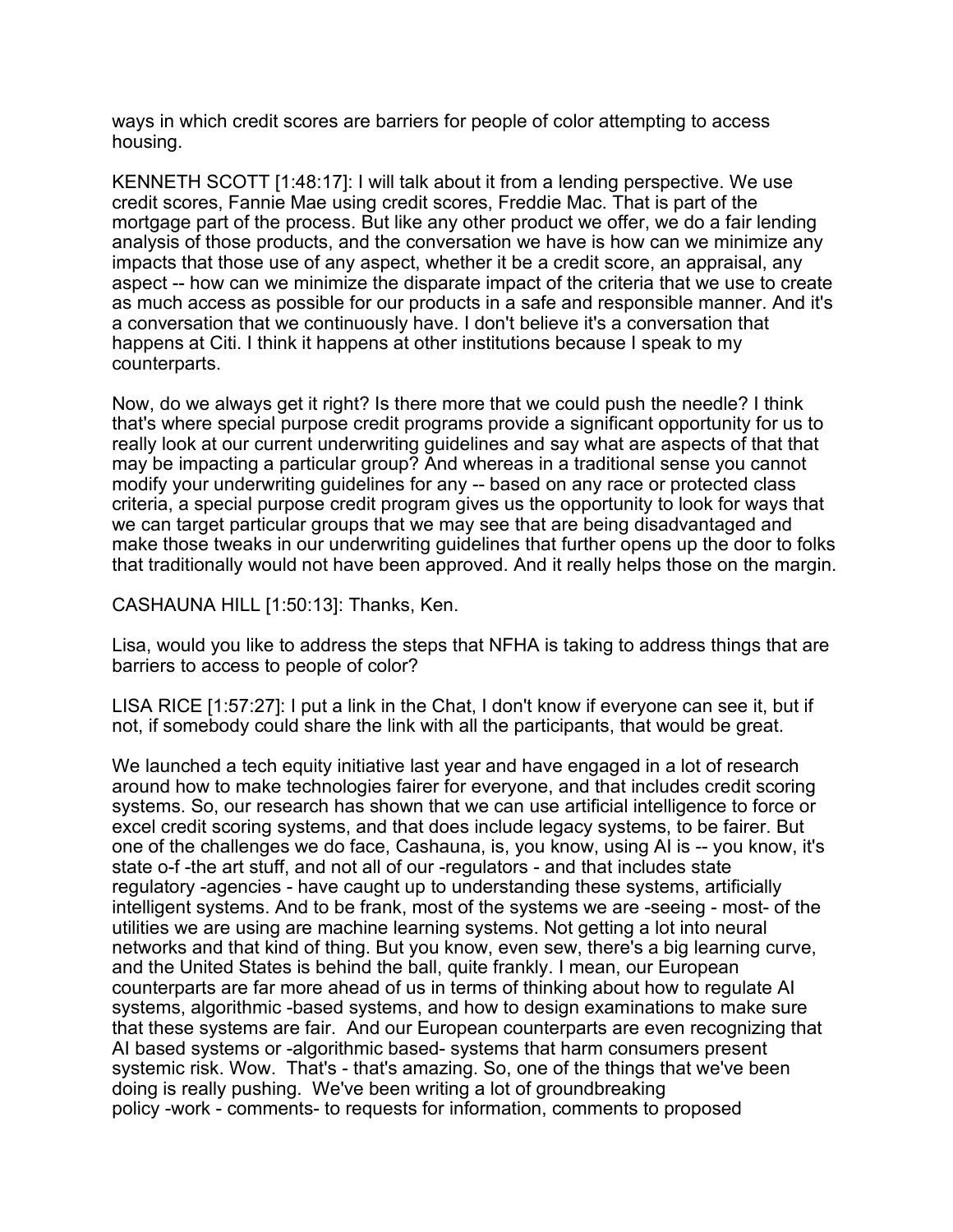rulemaking, et cetera - that is really centered around this notion that technologies that harm consumers can end up causing systemic failures and disruptions to the marketplace. And that has been gaining a lot of traction and catching a lot of people's attention. And so- we are keeping up that work.

But I did put a link in the Chat so that people can go to our Tech Equity page, and you will just scroll down, you will see a ton of resources about this topic.

CASHAUNA HILL [1:53:34]: Thanks, Lisa.

And Richard, I am going to come to you for the final question, and it was posed to you by the attendee who asked it, and the question is: If this were a perfect world, what radical change could government deploy that would immediately get more property wealth into the hands of people of color?

RICHARD ROTHSTEIN [1:54:00]: Well, you know, Cashauna, that's not a question I really want to try to answer. It's not a perfect world, and I am grounded in reality. I want to figure out how we can make it a better world. And the more time we waste thinking about a perfect world, the less hard work we'll do to make it a better world.

I will say something, if I have a minute, about the credit issue, if I can.

CASHAUNA HILL [1:54:31]: Sure. You can do that.

RICHARD ROTHSTEIN [1:54:33]: As you know -- everybody, I am sure, knows here -- that one of the reasons that African Americans have lower credit scores is because the kinds of credit they have isn't counted in credit scoring; whereas the kind of credit that Whites have -- these are averages, of course -- is counted. For example, we know that African American homeownership is about 40%. White homeownership is about 70%. So, any credit system that counts whether you've previously owned a home is going to be discriminatory in effect no matter what it does. Well, rent is not counted. If you pay your rent on time, you don't get boost in your credit score unless, in very rare circumstances, you are paying rent to a giant corporation, a corporate landlord that's reporting it. Well, this is a clearly discriminatory effect because more African Americans are renters than are homeowners, so they are less likely to have credit from paying their mortgage on time. And more likely not to get credit from paying their rent on time.

Well, this was going to be, again, exposed in an article last August or last July, I think, and Fannie Mae learned it was going to be attacked again for it, so it suddenly came up with a scheme to permit applicants for mortgages to provide evidence of their faithful rent payments. And what's not as good as the normal credit scoring because you don't have to provide evidence of paying a mortgage. That's all done automatically by the mortgage companies and provided to the credit scoring agencies, but at least they were willing to consider it.

And what they said in their press release was that if this system had been in place; that is, if African Americans -- they didn't say that -- if homeowners, disproportionately African Americans -- had been permitted to consider their rent, as they are now going to be permitted to do, in the last three years, 7% of all those homeowners who had been refused mortgages would have been eligible if their faithful rent payments had been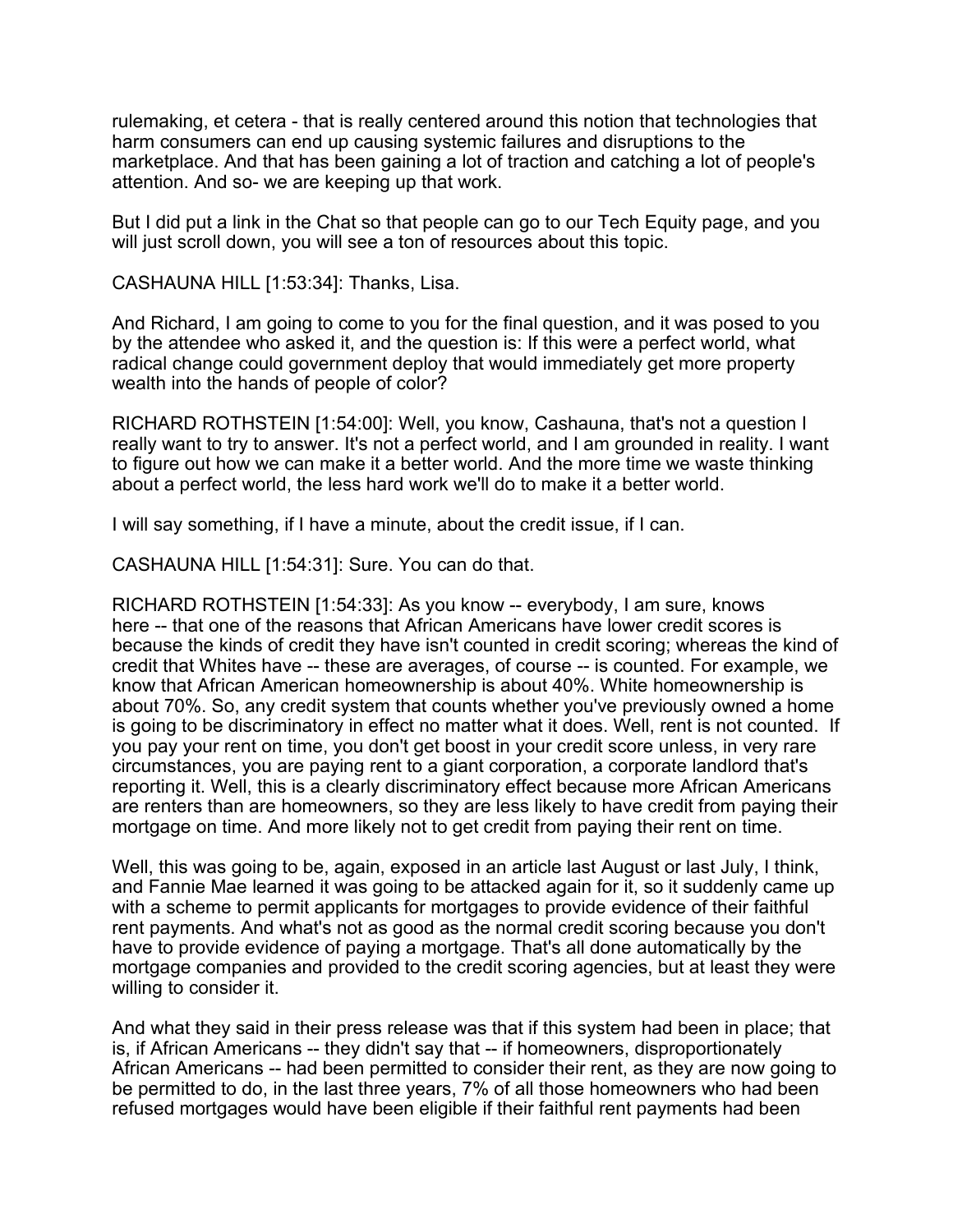counted. Well, Fannie Mae couldn't issue that press release unless they knew who that 7% were. They are not disclosing them, but every one of those 7%, every one of those homeowners who are discriminatorily denied a mortgage because their rent payments weren't counted, every one of them is entitled to compensation for denial of being able to buy a home. And again, as I keep on saying, unless local activists are going to identify in their communities who those 7% are and take direct action to demand compensation for them for the discrimination that they suffered, this issue will not be remedied.

CASHAUNA HILL [1:57:29]: Thank you, Richard.

I would argue that you actually did answer the question about how we could transfer more property wealth into the hands of Black and brown community members; right? So, thank you for that. And thank you to all of our panelists for your time today. As we close out today's conversation, I would like to quickly bring back Demetria McCain, Principal Deputy Assistant Secretary of HUD's Office of Fair Housing and Equal Opportunity, for some closing remarks. Demetria.

DEMETRIA McCAIN [1:58:05]: Wow! Well, there you have it. Discriminatory policies by federal, state, local governments, which violated the Constitution, occurred all over the country. And history shows that no part of our country was immune.

Thank you, Richard. Thank you, Lisa. Thank you, Ken. I mean, Richard walked us through the history of housing discrimination and how private industries' discriminatory activities were actually aided by the federal government's actions and policies and how today's wealth gap can be traced, in large part, back to this history.

Richard also informed us that everywhere the federal government built public housing, it segregated it. And in many places, this engineered segregation actually replaced communities that were not segregate segregated at all.

Then we had Lisa. Lisa shared how very relevant this history is today, with systems that have not died out but, instead, have perpetuated segregation and inequitable systems. We are not only segregated by where we live, she said, our resources are segregated as well. Now, these issues, in many regards, foretell whether a person has contaminated land, air, or water, she shared. And Lisa's description of NFHA's appraisal discrimination findings, illustrates these disparities. Mind you, look for our PAVE action plan. That's going to roll out in the coming weeks. You will read about it more. This is a critical topic to stay on top of. And finally, Lisa warned us about algorithmic biases and how they can play a role in discrimination. A topic covered in another NFHTA training, so make sure you don't miss that. The recording is available, that's available, and it's really important. And it's really a cutting-edge, modern-day issue.

And Ken. Ken spoke about what we may be able to do, ways we can level the playing field. And he gave us a really amazing figure. He figured that we would add \$5 trillion to the economy if we were able to level the playing field. My goodness. He also challenged us. He challenged us to conduct systemic investigation. He also spoke about holding local entities accountable under the affirmatively furthering fair housing mandate, which was law and is law and remains law. We are working on that rule now to implement that in a stronger way.